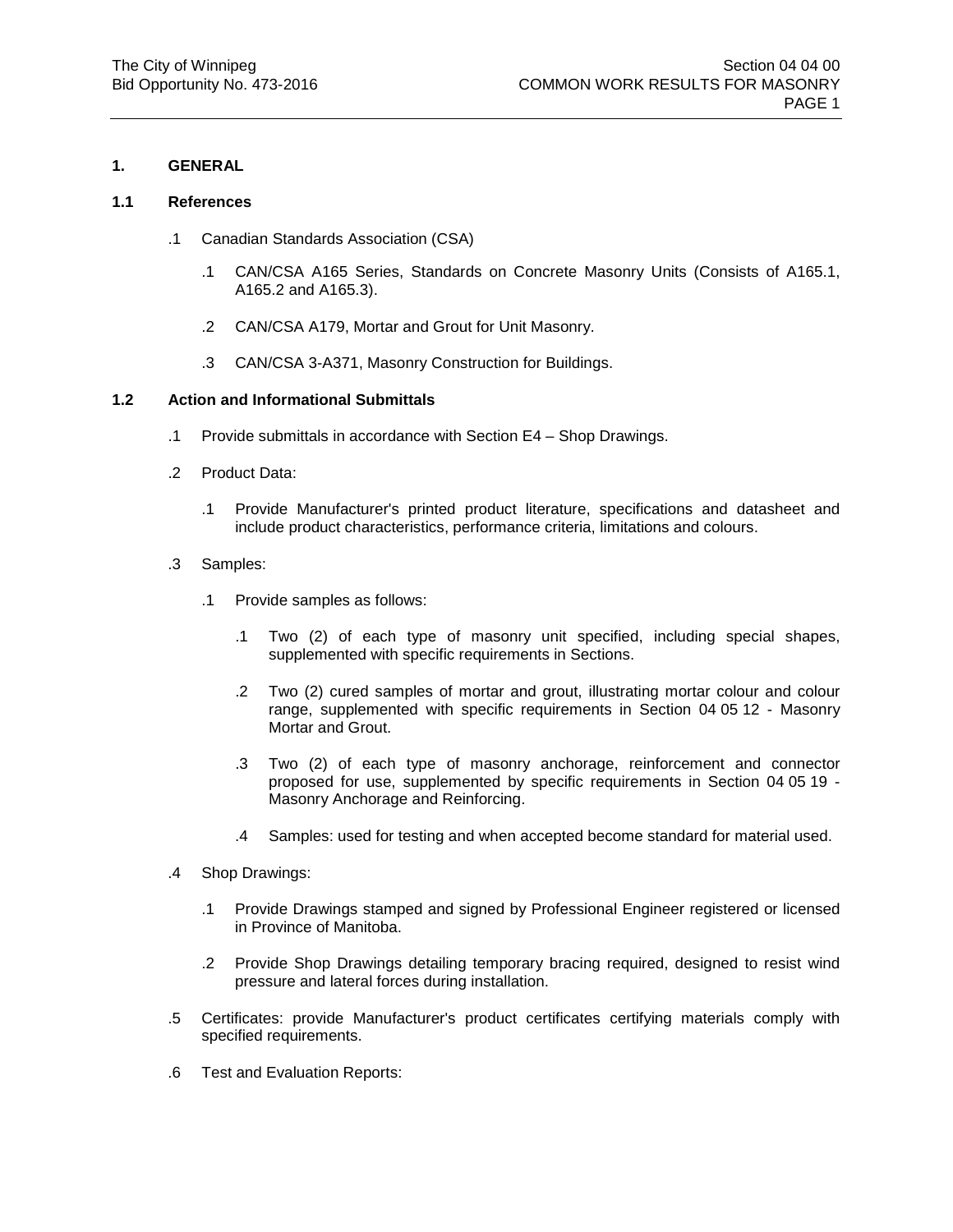- .1 Provide test reports to certify compliance of masonry units and mortar ingredients with specified performance characteristics and physical properties.
- .2 Provide data for masonry units, in addition to requirements set out in referenced CSA and ASTM Standards, indicating initial rates of absorption.
- .7 Installer Instructions: provide Manufacturer's installation instructions, including storage, handling, safety and cleaning.

## <span id="page-1-0"></span>**1.3 Site Conditions**

- .1 Ambient Conditions: assemble and erect components when temperatures are above 4°C.
- .2 Weather Requirements: to CAN/CSA-A371.
- .3 Cold weather requirements:
	- .1 To CAN/CSA-A371 with following requirements:
		- .1 Maintain temperature of mortar between 5°C and 50°C until batch is used or becomes stable.
		- .2 Maintain ambient temperature of masonry work and its constituent materials between 5°C and 50°C and protect site from windchill.
		- .3 Maintain temperature of masonry above 0°C for minimum of twenty-eight (28) days, after mortar is installed.
		- .4 Preheat unheated wall sections in enclosure for minimum seventy-two (72) hours above 10°C, before applying mortar.
- .4 Hot weather requirements:
	- .1 Protect freshly laid masonry from drying too rapidly, by means of waterproof, non-staining coverings.
	- .2 Keep masonry dry using waterproof, non-staining coverings that extend over walls and down sides sufficient to protect walls from wind driven rain, until masonry work is completed and protected by flashings or other permanent construction.
- .5 Spray mortar surface at intervals and keep moist for maximum of three (3) days after installation.

### **2. PRODUCTS**

### **2.1 Materials**

.1 Masonry materials are specified in other Sections of Division 4.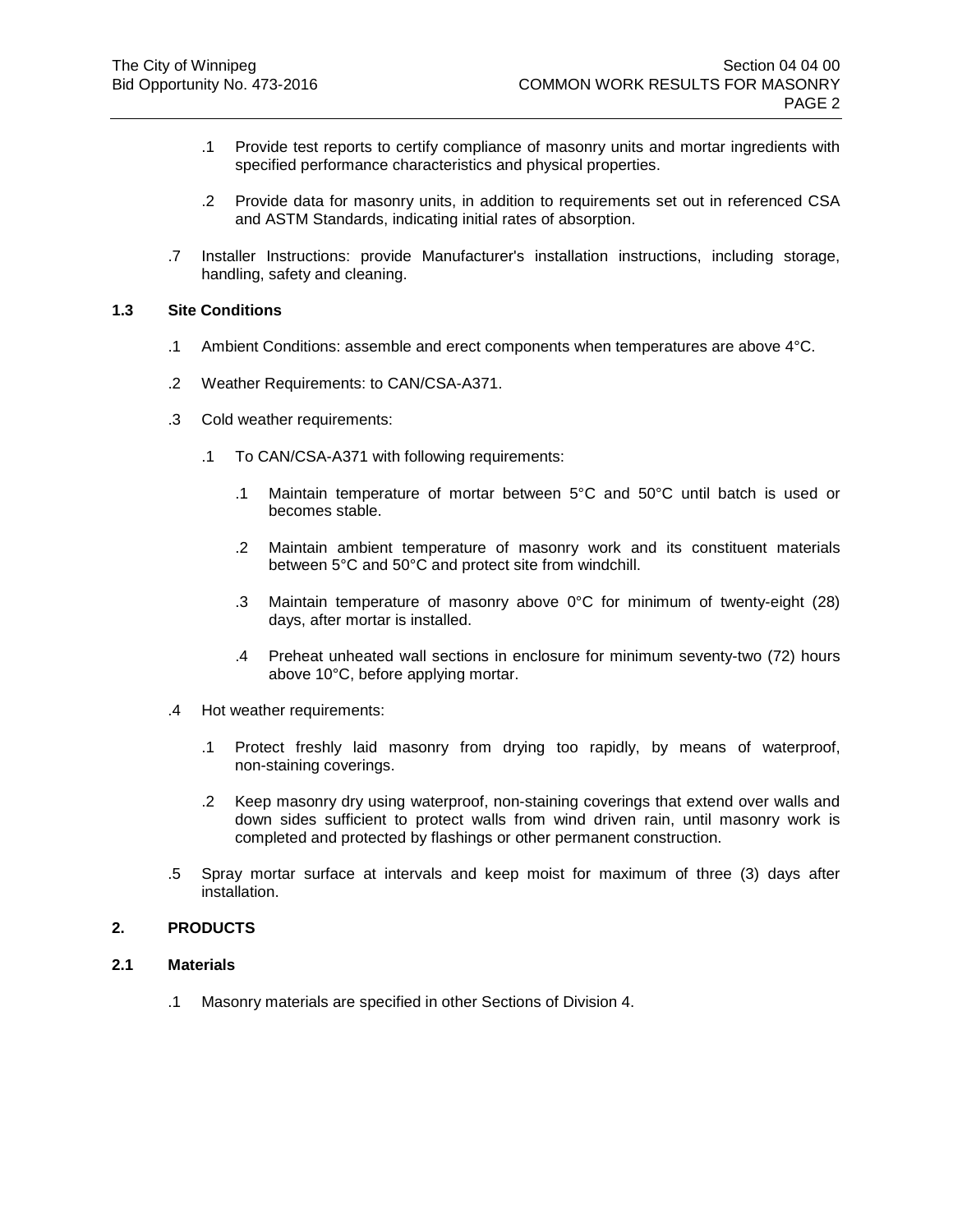## **3. EXECUTION**

### **3.1 Installation**

- .1 Do masonry work in accordance with CAN/CSA-A371 except where specified otherwise.
- .2 Build masonry plumb, level, and true to line, with vertical joints in alignment, respecting construction tolerances permitted by CAN/CSA-A371.
- .3 Layout coursing and bond to achieve correct coursing heights, and continuity of bond above and below openings, with minimum of cutting.

### **3.2 Construction**

- .1 Exposed masonry:
	- .1 Remove chipped, cracked, and otherwise damaged units, in accordance with CAN/CSA A 165, in exposed masonry and replace with undamaged units.
- .2 Jointing:
	- .1 Allow joints to set just enough to remove excess water, then tool with round jointer to provide smooth, joints true to line, compressed, uniformly concave joints where concave joints are indicated.
	- .2 Strike flush joints concealed in walls and joints in walls to receive plaster, tile, insulation, or other applied material except paint or similar thin finish coating.
- .3 Cutting:
	- .1 Cut out for electrical switches, outlet boxes, and other recessed or built-in objects.
	- .2 Make cuts straight, clean, and free from uneven edges.
- .4 Building-In:
	- .1 Build in items required to be built into masonry.
	- .2 Prevent displacement of built-in items during construction. Check plumb, location and alignment frequently, as work progresses.
	- .3 Brace door jambs to maintain plumb. Fill spaces between jambs and masonry with mortar.
- .5 Support of loads:
	- .1 Use Mix Type 7 concrete to E25 Structural Concrete, where concrete fill is used in lieu of solid units.
	- .2 Use grout to CAN/CSA A179 where grout is used in lieu of solid units.
	- .3 Install building paper below voids to be filled with concrete or grout; keep paper 25 mm back from faces of units.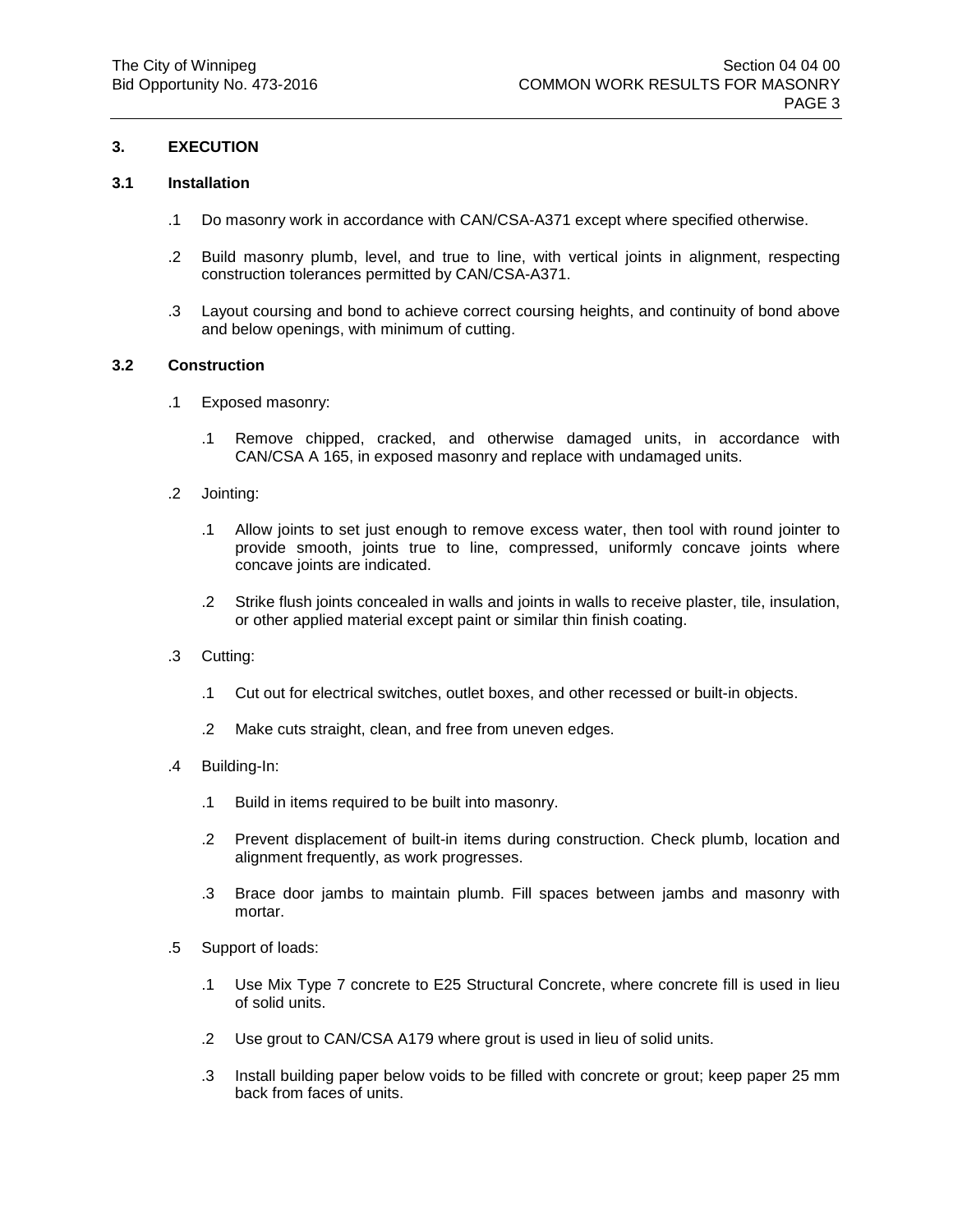- .6 Provision for movement:
	- .1 Leave 3 mm space below shelf angles.
	- .2 Leave 40 mm space between top of non-load bearing walls and partitions and structural elements. Do not use wedges.
	- .3 Built masonry to tie in with stabilizers, with provision for vertical movement.
- .7 Loose steel lintels:
	- .1 Install loose steel lintels. Centre over opening width.
- .8 Control joints:
	- .1 Construct continuous control joints as indicated.
- .9 Movement joints:
	- .1 Build-in continuous movement joints as indicated.
- .10 Interface with other work:
	- .1 Cut openings in existing work as indicated.
	- .2 Openings in walls: reviewed by Contract Administrator.
	- .3 Make good existing work. Use materials to match existing.

## **3.3 Site Tolerances**

.1 Tolerances in notes to CAN/CSA A371 apply.

## **3.4 Field Quality Control**

- .1 Site Tests, supplemented as follows:
	- .1 Masonry materials will be sampled and tested by independent testing agency appointed and paid by Contract Administrator in accordance with CSA S304.1.
- .2 Notify inspection agency minimum of twenty-four (24) hours in advance of requirement for tests.

## **3.5 Cleaning**

- .1 Final Cleaning:
	- .1 Perform cleaning after installation to remove construction and accumulated environmental dirt.

## **3.6 Protection**

.1 Temporary Bracing: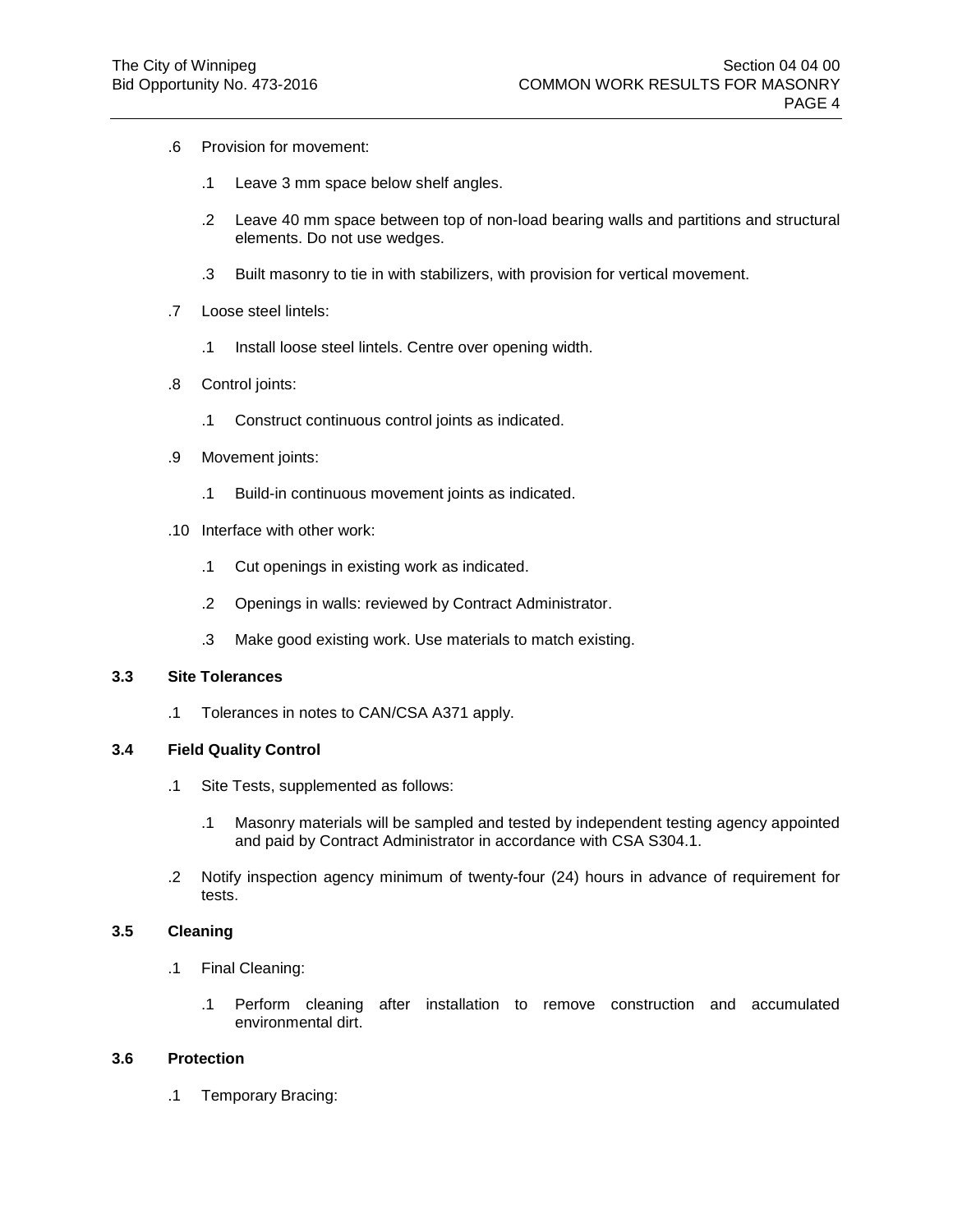- .1 Provide temporary bracing of masonry work during and after erection until permanent lateral support is in place stamped and signed by a Professional Engineer registered or licensed in the Province of Manitoba.
- .2 Brace masonry walls as necessary to resist wind pressure and lateral forces during construction.
- .2 Moisture Protection:
	- .1 Keep masonry dry using waterproof, non-staining coverings that extend over walls and down sides sufficient to protect walls from wind driven rain, until completed and protected by flashing or other permanent construction.
	- .2 Cover completed and partially completed work not enclosed or sheltered with waterproof covering at end of each work day. Anchor securely in position.
	- .3 Air Temperature Protection: protect completed masonry as recommended in [1.3](#page-1-0) [Site](#page-1-0)  [Conditions.](#page-1-0)

## **END OF SECTION**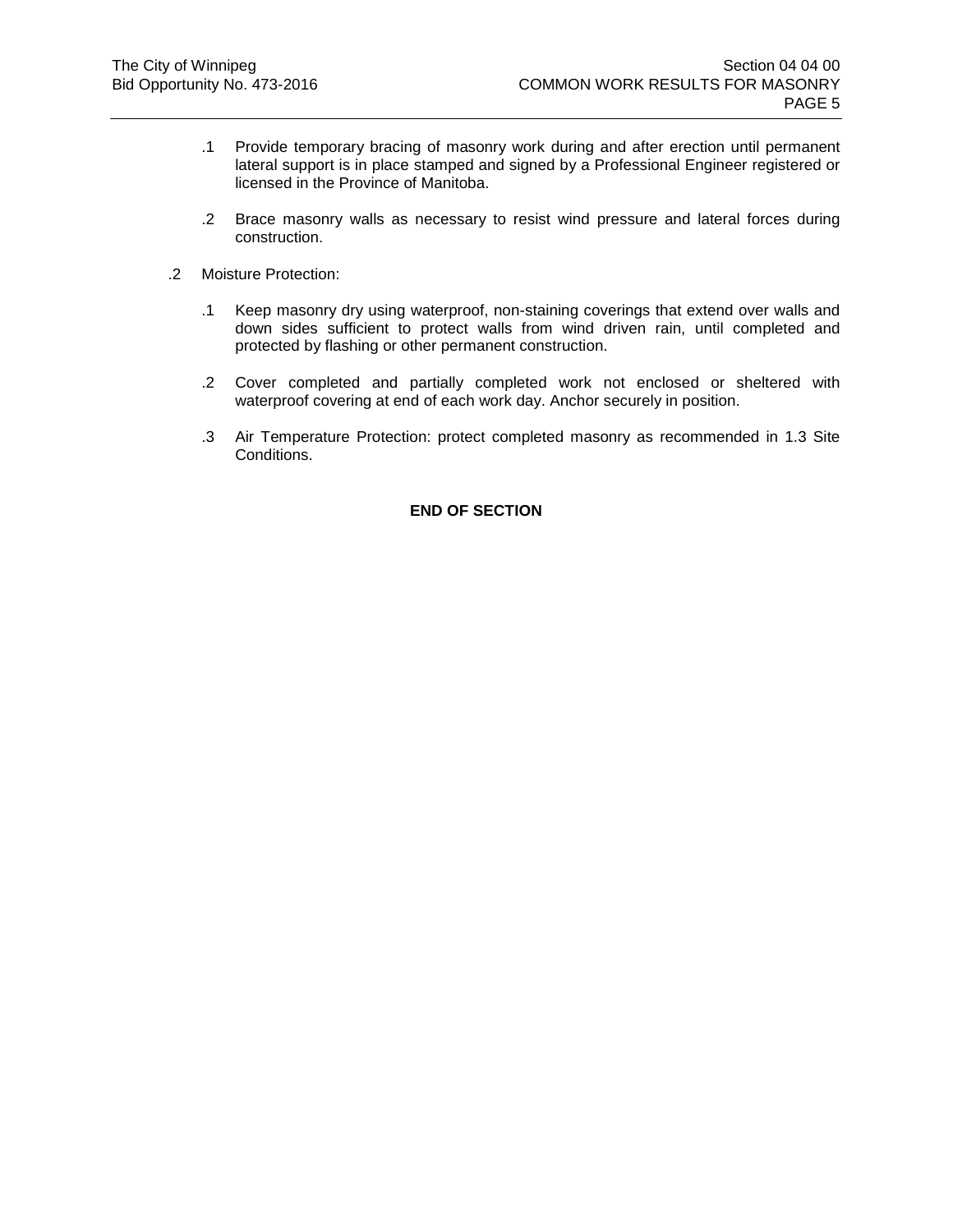## **1. GENERAL**

## **1.1 References**

- .1 Canadian Standards Association (CSA)
	- .1 CAN/CSA-A23.1/A23.2, Concrete Materials and Methods of Concrete Construction/Methods of Test and Standard Practices for Concrete.
	- .2 CAN/CSA A179, Mortar and Grout for Unit Masonry.
	- .3 CAN/CSA A371, Masonry Construction for Buildings.
	- .4 CAN/CSA-A3000, Cementitious Materials Compendium; CAN/CSA-A3002, Masonry and Mortar Cement.

## **1.2 Action and Informational Submittals**

- .1 Product Data:
	- .1 Provide submittals in accordance with Section E4 Shop Drawings.
	- .2 Provide manufacturer's printed product literature, specifications and datasheets. Include product characteristics, performance criteria, and limitations.
	- .3 Provide two copies of Workplace Hazardous Materials Information System (WHMIS) Material Safety Data Sheets (MSDS). Indicate VOC's mortar, grout, parging, colour additives and admixtures. Expressed as grams per litre (g/L).
- .2 Samples:
	- .1 Samples: provide unit samples supplemented as follows:
		- .1 Provide confirmation of source or product data sheet, prior to mixing or preparation of mortars, to Contract Administrator of:
			- .1 Aggregate: coarse aggregate and sand.
			- .2 Cement.
			- .3 Lime.
			- .4 Colour pigment samples.
- .3 Manufacturer's Instructions:
	- .1 Provide Manufacturer's installation instructions.

## **1.3 Quality Assurance**

.1 Test Reports: certified test reports including sand gradation tests in accordance with CAN/CSA A179 showing compliance with specified performance characteristics and physical properties.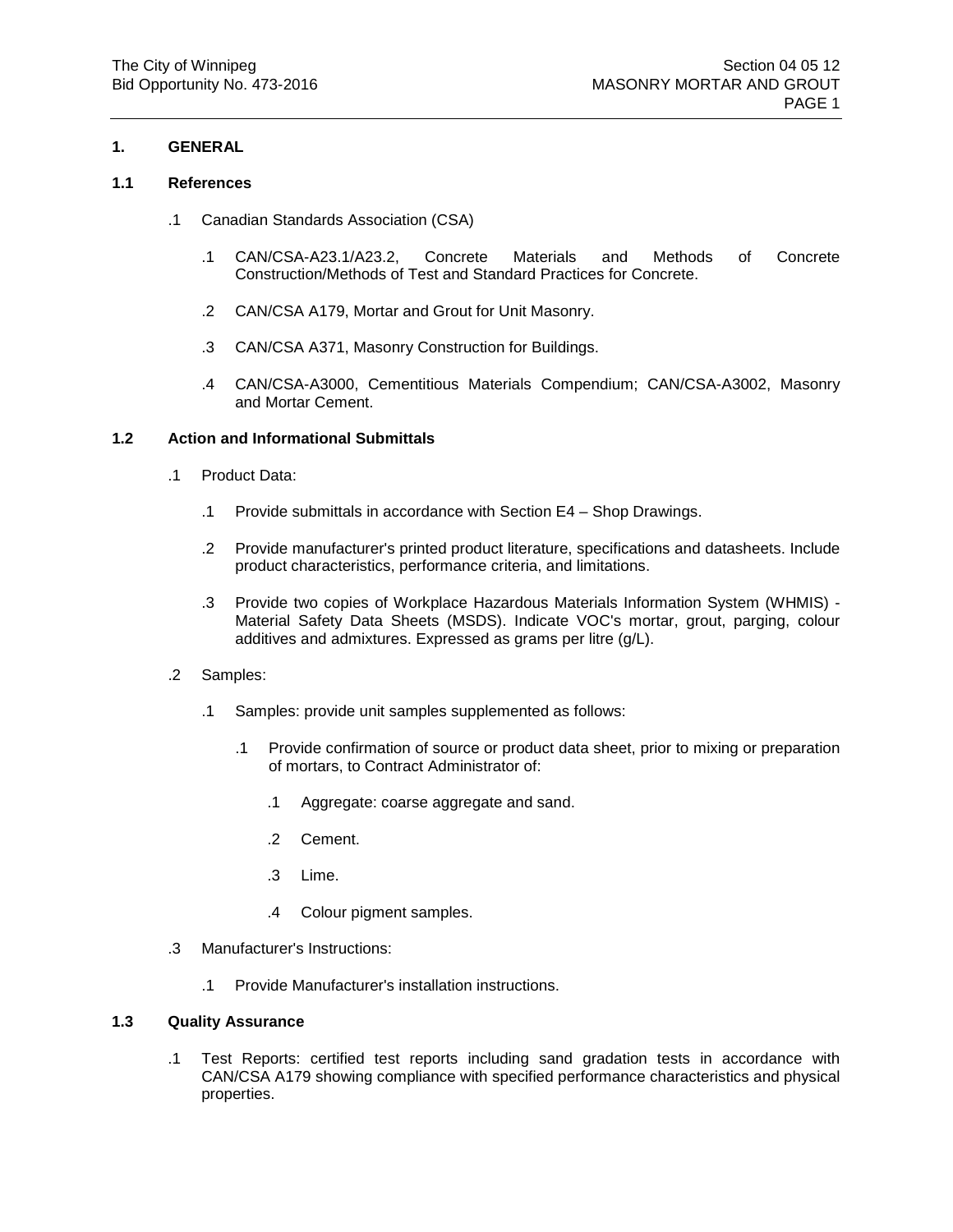.2 Certificates: product certificates signed by manufacturer certifying materials comply with specified performance characteristics and criteria and physical requirements.

## **1.4 Site Conditions**

- .1 Ambient Conditions: maintain materials and surrounding air temperature to:
	- .1 Minimum 10°C prior to, during, and forty-eight (48) hours after completion of masonry work.
	- .2 Maximum 32°C prior to, during, and forty-eight (48) hours after completion of masonry work.

## **2. PRODUCTS**

## **2.1 Materials**

- .1 Use same brands of materials and source of aggregate for entire project.
- .2 Cement:
	- .1 Portland Cement: to CAN/CSA A3000, Type GU General use hydraulic cement.
	- .2 Masonry Cement: to CAN/CSA A3002 and CAN/CSA A179, Type S.
	- .3 Mortar Cement: to CAN/CSA A3002 and CAN/CSA A179, Type S.
- .3 Aggregate: supplied by one (1) supplier.
	- .1 Fine Aggregate: to CAN/CSA A179, natural sand.
	- .2 Course Aggregate: to CAN/CSA A179 normal density.
- .4 Water: clean and potable.
- .5 Lime:
	- .1 Quick Lime: to CAN/CSA A179, Type S.
	- .2 Hydrated Lime: to CAN/CSA A179, Type S.
- .6 Dirt resistant additives: aluminum tristearate, calcium stearate, or ammonium stearate.
- .7 Bonding Agent: latex type.
- .8 Polymer Latex: organic polymer latex admixture of butadiene-styrene type non-emulsifiable bonding admixture.

## **2.2 Mortar Mixes**

.1 Mortar for all masonry: Type S.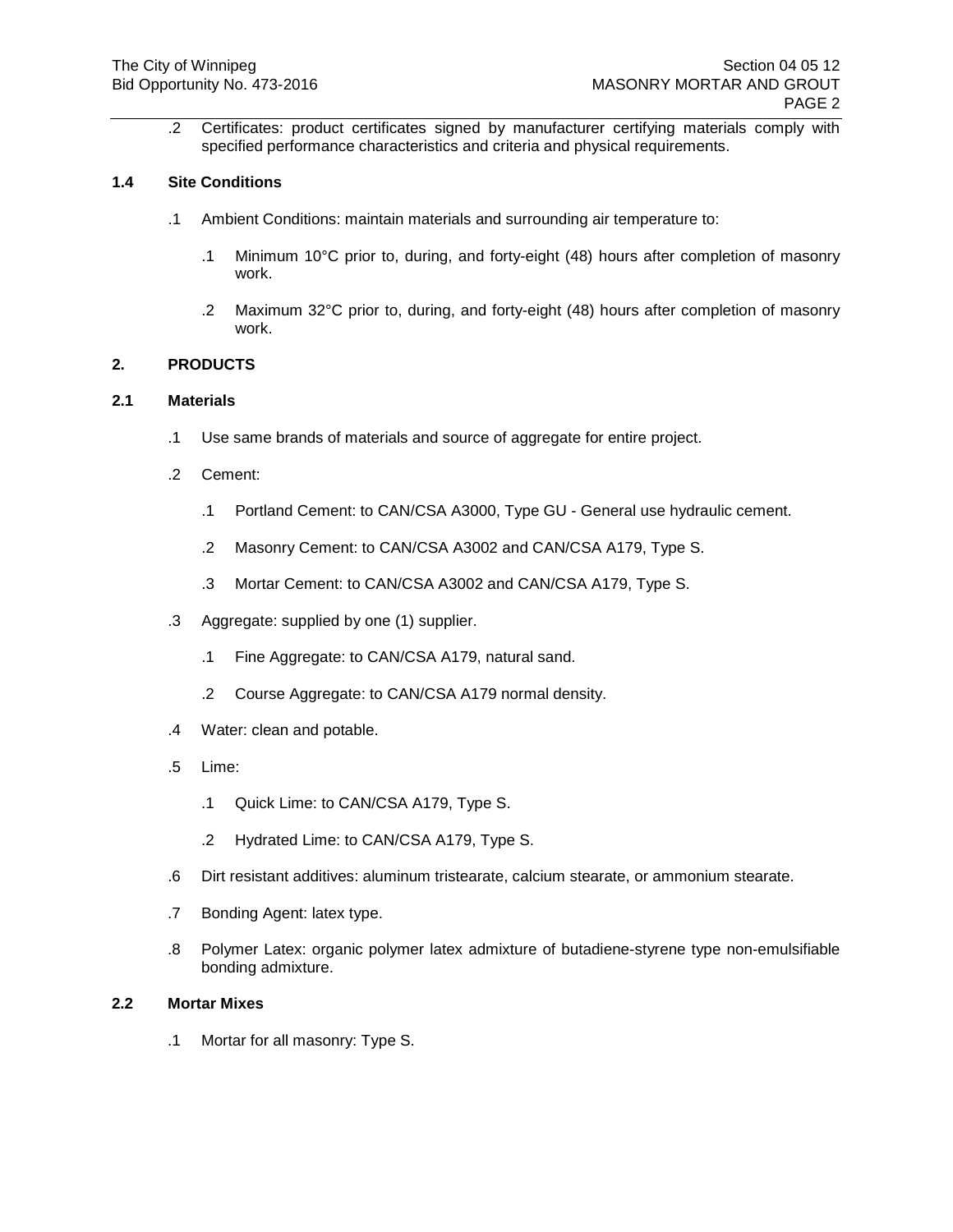## **2.3 Mortar Mixing**

- .1 Mix mortar ingredients in accordance with CAN/CSA A179 in quantities needed for immediate use.
- .2 Maintain sand uniformly damp immediately before mixing process.
- .3 Do not use anti-freeze compounds including calcium chloride or chloride based compounds.
- .4 Do not add air entraining admixture to mortar mix.
- .5 Use a batch type mixer in accordance with CAN/CSA A179.
- .6 Pointing mortar: prehydrate pointing mortar by mixing ingredients dry, then mix again adding just enough water to produce damp unworkable mix that will retain its form when pressed into ball. Allow to stand for not less than one (1) hour no more than two (2) hours then remix with sufficient water to produce mortar of proper consistency for pointing.
- .7 Re-temper mortar only within two (2) hours of mixing, when water is lost by evaporation.
- .8 Use mortar within two (2) hours after mixing at temperatures of 32°C, or two and a half (2-1/2) hours at temperatures under 10°C.

### **2.4 Grout Mixes**

- .1 Bond Beams: concrete to Section E62 Structural Concrete, Mix Type 7.
- .2 Lintels: concrete to E62 Structural Concrete, Mix Type 7.
- .3 Grout: Minimum compressive strength of 20 MPa at twenty-eight (28) days. Maximum aggregate size and grout slump: CAN/CSA A179.

## **2.5 Grout Mixing**

- .1 Mix grout ingredients in quantities needed for immediate use in accordance with CAN/CSA A179.
- .2 Add admixtures in accordance with Manufacturer's instructions; mix uniformly.
- .3 Do not use calcium chloride or chloride based admixtures.

### **2.6 Mix Tests of Grout**

- .1 Testing of materials will be carried out by an inspection and testing firm designated by the Contractor.
- .2 The Contractor will pay costs for tests.
- .3 Costs for additional testing required as a result of defective materials will be the responsibility of the Contractor.
- .4 Submit samples of all materials proposed for testing.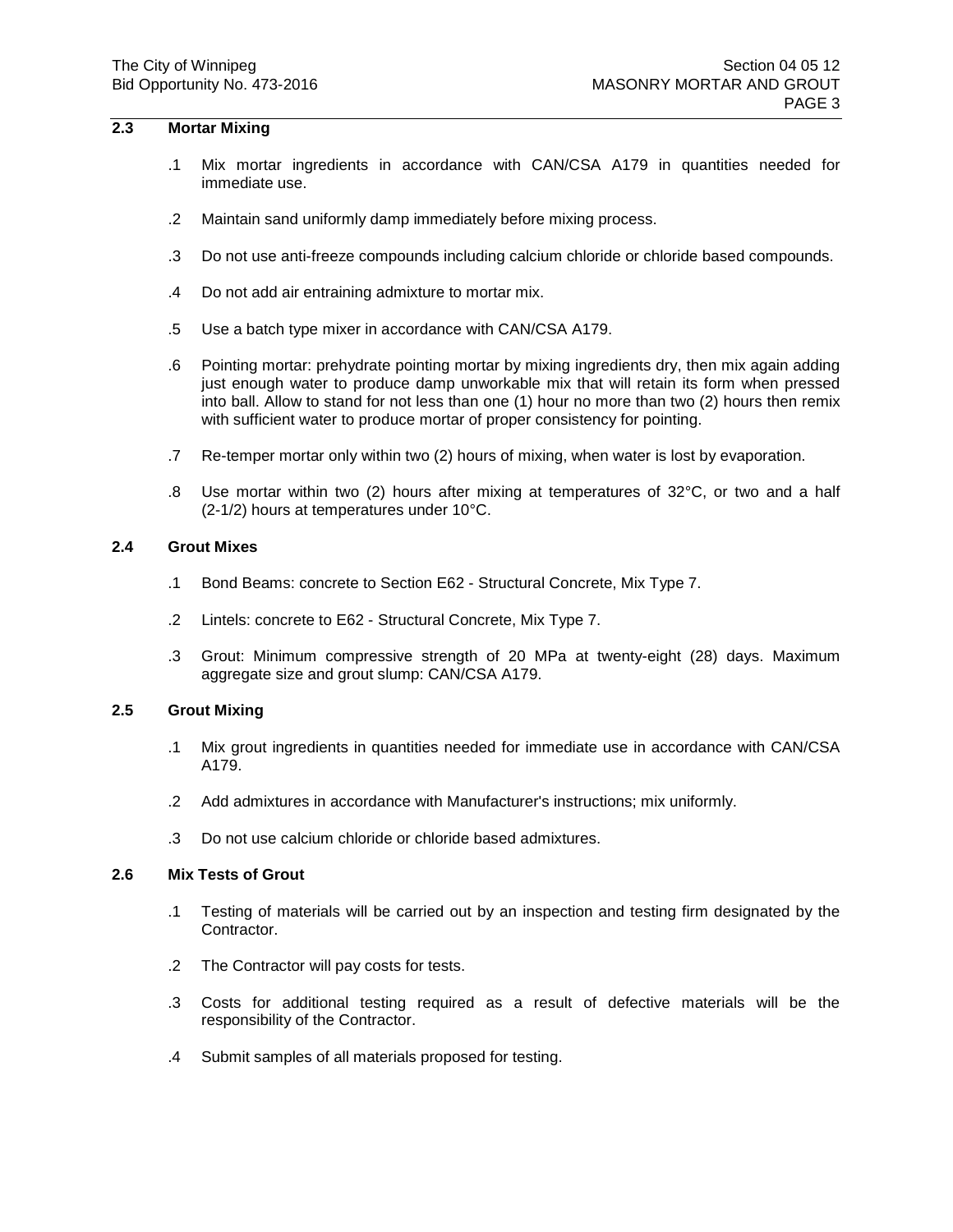# **3. EXECUTION**

## **3.1 Preparation**

- .1 Apply bonding agent to existing concrete surfaces.
- .2 Plug clean-out holes with masonry units. Brace masonry for wet grout pressure.

## **3.2 Construction**

.1 Do masonry mortar and grout work in accordance with CAN/CSA A179 except where specified otherwise.

## **3.3 Mixing**

- .1 All pointing mortar can be mixed using a regular paddle mixer. Only electric motor mixers are permissible. Mixers run on hydrocarbons are not permitted, due to fumes, Mixing by hand must be pre-approved by the Contract Administrator.
- .2 Clean all mixing boards and mechanical mixing machine between batches.
- .3 Mortar must be weaker than the units it is binding.
- .4 Contractor to appoint one individual to mix mortar, for duration of project. In the event that this individual must be changed, mortar mixing must cease until the new individual is trained, and mortar mix is tested.

## **3.4 Mortar Placement**

- .1 Install mortar to requirements of CAN/CSA A179.
- .2 Remove excess mortar from grout spaces.

## **3.5 Grout Placement**

- .1 Install grout in accordance with CAN/CSA A179.
- .2 Work grout into masonry cores and cavities to eliminate voids.
- .3 Do not install grout in lifts greater than 400 mm, without consolidating grout by rodding.
- .4 Do not displace reinforcement while placing grout.

## **3.6 Field Quality Control**

- .1 Site Tests, Inspection:
	- .1 Masonry mortar and grout will be sampled and tested by independent testing agency appointed and paid by Contract Administrator in accordance with CSA S304.1.
	- .2 Notify inspection agency minimum of twenty-four (24) hours in advance of requirement for tests.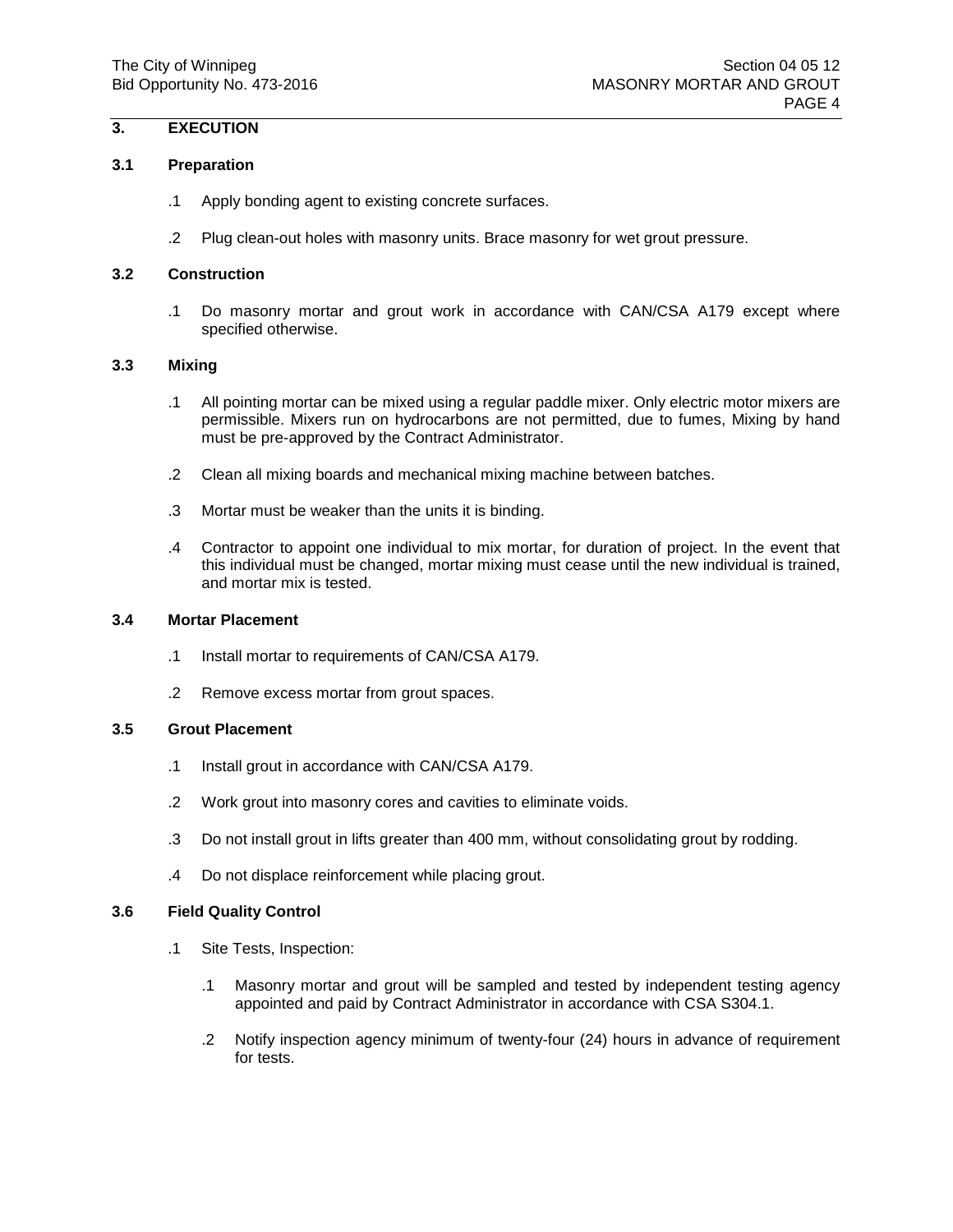# **3.7 Cleaning**

- .1 Upon completion of installation, remove surplus materials, rubbish, tools and equipment barriers.
- .2 Remove droppings and splashings using clean sponge and water.
- .3 Clean masonry with low pressure clean water and soft natural bristle brush.

### **3.8 Protection**

.1 Cover completed and partially completed work not enclosed or sheltered with waterproof covering at end of each work day. Anchor securely in position.

## **END OF SECTION**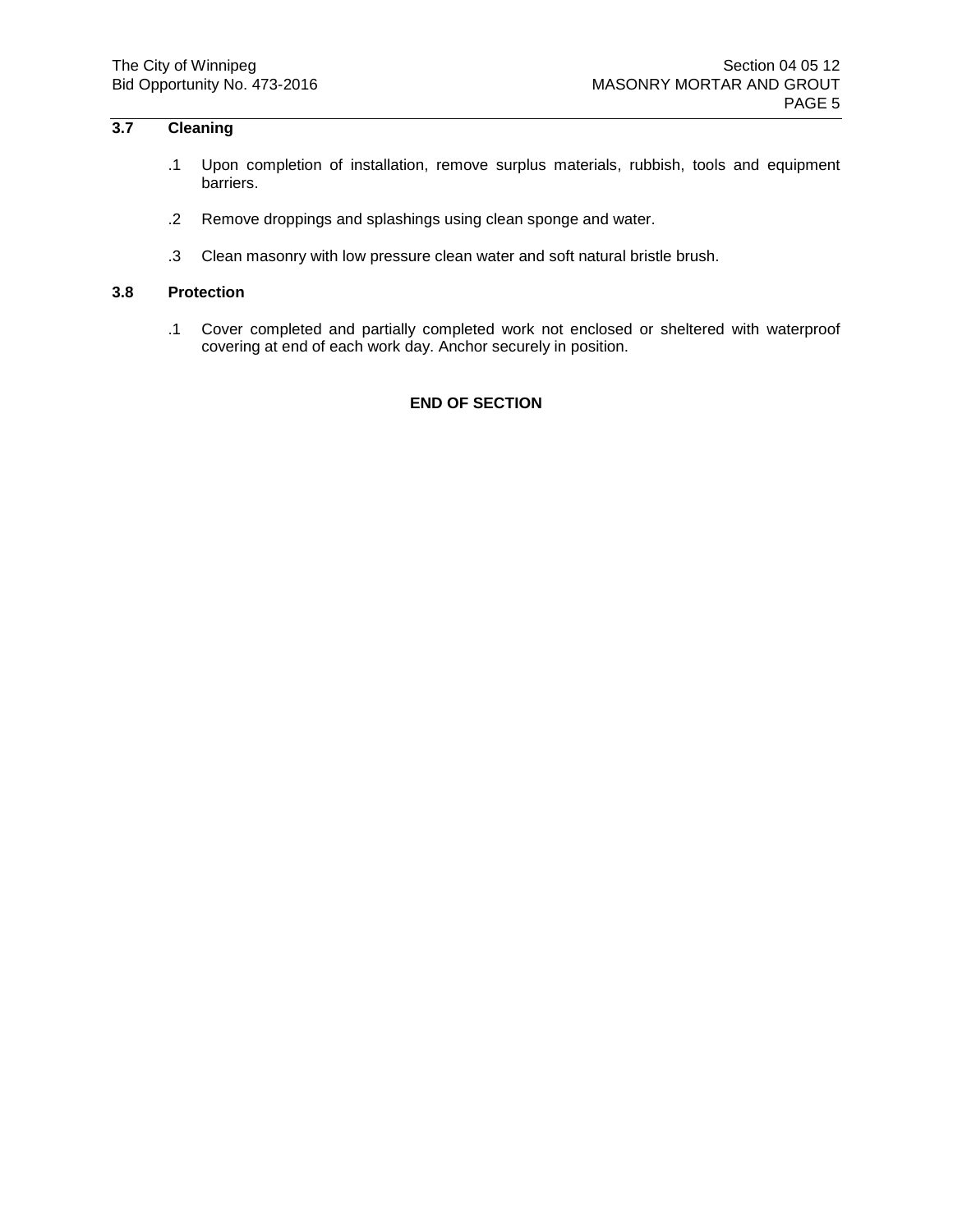## **1. GENERAL**

### **1.1 References**

- .1 ASTM International (ASTM)
	- .1 ASTM A36/A36M, Standard Specification for Carbon Structural Steel.
	- .2 ASTM A82/A82M, Standard Specification for Steel Wire, Plain, for Concrete Reinforcement.
	- .3 ASTM A167, Standard Specification for Stainless and Heat-Resisting Chromium-Nickel Steel Plate, Sheet, and Strip.
	- .4 ASTM A307, Standard Specification for Carbon Steel Bolts and Studs, 60 000 PSI Tensile Strength.
	- .5 ASTM A580/A 580M, Standard Specification for Stainless Steel Wire.
	- .6 ASTM A641/A 641M, Standard Specification for Zinc-Coated (Galvanized) Carbon Steel Wire.
	- .7 ASTM A666, Standard Specification for Annealed or Cold-Worked Austenitic Stainless Steel Sheet, Strip, Plate, and Flat Bar.
	- .8 ASTM A1064/A 1064M, Standard Specification for Carbon-Steel Wire and Welded Wire Reinforcement, Plain and Deformed, for Concrete.
- .2 Canadian Standards Association (CSA)
	- .1 CAN/CSA-A23.1/A23.2, Concrete Materials and Methods of Concrete Construction/Methods of Test and Standard Practices for Concrete.
	- .2 CAN/CSA A179, Mortar and Grout for Unit Masonry.
	- .3 CAN/CSA A370, Connectors for Masonry.
	- .4 CAN/CSA A371, Masonry Construction for Buildings.
	- .5 CAN/CSA G30.18, Billet-Steel Bars for Concrete Reinforcement.
	- .6 CSA-S304.1, Design of Masonry Structures.
	- .7 CSA W186, Welding of Reinforcing Bars in Reinforced Concrete Construction.

## **1.2 Action and Informational Submittals**

- .1 Provide submittals in accordance with Section E4 Shop Drawings.
- .2 Product Data:
	- .1 Provide Manufacturer's printed product literature, specifications and datasheets illustrating products to be incorporated into project for specified products.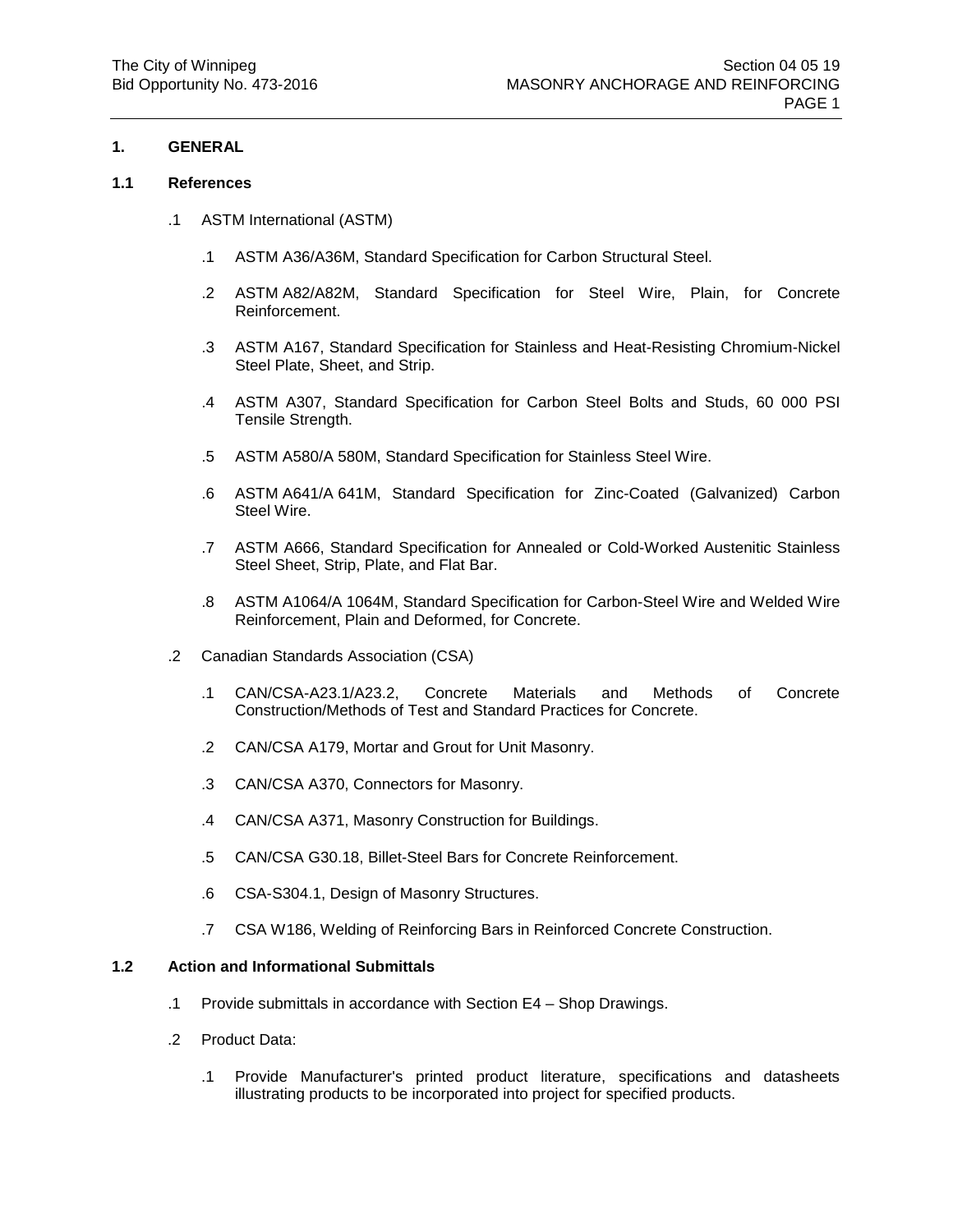## .3 Shop Drawings:

- .1 Provide Shop Drawings in accordance with Section E4 Shop Drawings.
	- .1 Provide Drawings stamped and signed by Professional Engineer registered or licensed in Province of Manitoba.
- .2 Provide Shop Drawings detailing bar bending details, anchorage details, lists and placing Drawings.
- .3 On placing Drawings, indicate sizes, spacing, location and quantities of reinforcement and connectors.
- .4 Manufacturer's Instructions:
	- .1 Provide Manufacturer's installation instructions.

## **1.3 Quality Assurance**

- .1 Test Reports: certified test reports showing compliance with specified performance characteristics and physical properties.
	- .1 Certificates: product certificates signed by Manufacturer certifying materials comply with specified performance characteristics and criteria and physical requirements.

## **2. PRODUCTS**

#### **2.1 Materials**

- .1 Bar reinforcement: to CAN/CSA A371 and CAN/CSA-G30.18, Grade 400.
- .2 Wire reinforcement: to CAN/CSA A371 and ASTM A1064/A1064M, ladder type.
- .3 Connectors: to CAN/CSA A370 and CAN/CSA S304.1.
	- .1 Slotted block tie complete with insulation clip to masonry support wall.
	- .2 Slotted extension strip for dimensional stone veneer.
- .4 Corrosion protection: to CAN/CSA S304.1, galvanized to CAN/CSA-S304.1 and CAN/CSA A370.
- .5 Ties: hot dip galvanized to CAN/CSA A370 Table 5.2 steel finish.
	- .1 Corrugated to CAN/CSA A370.
	- .2 Unit ties, to CAN/CSA A370: Z style, fabricated from galvanized cold-drawn steel, size to suit application.
	- .3 Adjustable Unit Ties: to CAN/CSA A370: proprietary type ties, type, style and size to suit application in accordance with Manufacturer's recommendations.
		- .1 Minimum spacing: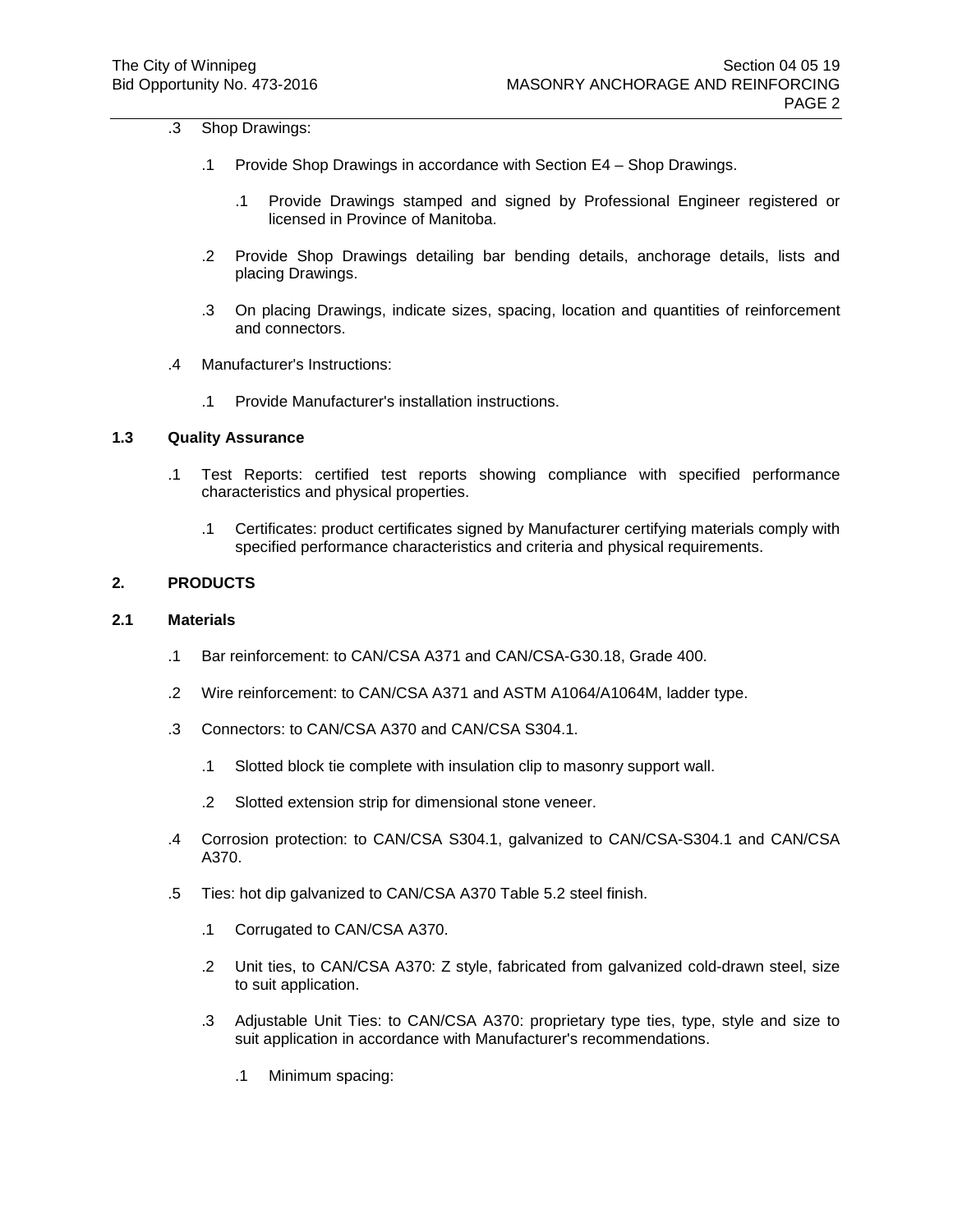- .1 Vertical: 600 mm
- .2 Horizontal: 800 mm
- .4 Joint Reinforcement Ties: to CAN/CSA A370:
	- .1 Single Wythe Joint Reinforcement: ladder type:
		- .1 Steel wire, hot dip galvanized: to ASTM A 641M, Class 1 after fabrication.
		- .2 Cold drawn steel wire conforming to ASTM A 82/82M.
- .6 Control joint filler: preformed rubber, neoprene, or polyvinyl chloride materials of size and shape indicated.

## **2.2 Fabrication**

- .1 Fabricate reinforcing in accordance with CAN/CSA A23.1.
- .2 Fabricate connectors in accordance with CAN/CSA A370.
- .3 Obtain the Contract Administrator's acceptance for locations of reinforcement splices other than shown on placing Drawings.
- .4 Subject to review by the Contract Administrator, weld reinforcement in accordance with CSA W186.
- .5 Ship reinforcement and connectors, clearly identified in accordance with the Drawings.

## **3. EXECUTION**

## **3.1 Installation**

- .1 Supply and install masonry connectors and reinforcement in accordance with CAN/CSA A370, CAN/CSA A371, CAN/CSA A23.1 and CSA S304.1 unless indicated otherwise.
- .2 Prior to placing concrete and mortar, obtain the Contract Administrator's acceptance of placement of reinforcement and connectors.
- .3 Supply and install additional reinforcement of masonry as indicated.

### **3.2 Bonding and Tying**

.1 Tie masonry veneer to backing in accordance with NBC, CSA S304.1, CAN/CSA A371, and as indicated.

## **3.3 Reinforced Lintels and Bond Beams**

- .1 Reinforce masonry lintels and bond beams as indicated.
- .2 Place and grout reinforcement in accordance with CSA S304.1, CAN/CSA A371, and CAN/CSA A179.
- .3 Support and position reinforcing bars in accordance with CAN/CSA A371.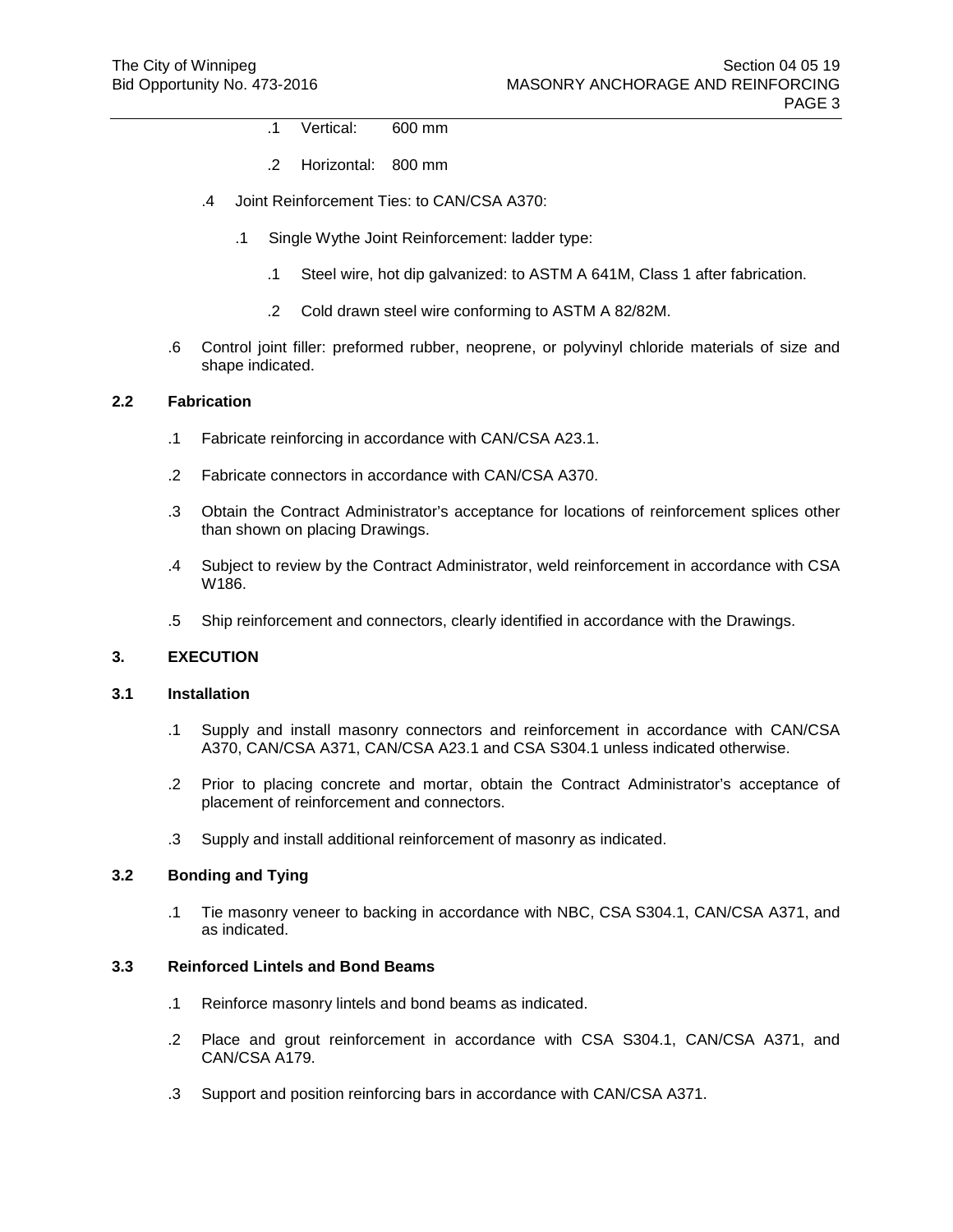## **3.4 Grouting**

.1 Grout masonry in accordance with CSA S304.1 and CAN/CSA A179 and as indicated.

### **3.5 Masonry Anchors**

- .1 Supply and install metal anchors where indicated.
- .2 If masonry anchors are not specified on the Drawings, review proposed anchor and application with the Contract Administrator prior to use.

### **3.6 Lateral Support and Anchorage**

.1 Supply and install lateral support and anchorage in accordance with CSA S304.1 and as indicated on drawings.

## **3.7 Movement Joints**

- .1 Terminate reinforcement 25 mm short of each side of control joints unless otherwise indicated.
- .2 Install continuous control joint fillers in joints.

## **3.8 Field Bending**

- .1 Do not field bend reinforcement and connectors except where indicated or authorized by the Contract Administrator.
- .2 When field bending is authorized, bend without heat, applying a slow and steady pressure.
- .3 Replace bars and connectors which develop cracks or splits.

## **3.9 Field Quality Control**

.1 Obtain Contract Administrator approval of placement of reinforcement and connectors, prior to placing concrete, mortar or grout.

## **3.10 Field Touch-up**

.1 Touch up damaged and cut ends of epoxy coated or galvanized reinforcement steel and connectors with compatible finish to provide continuous coating.

## **END OF SECTION**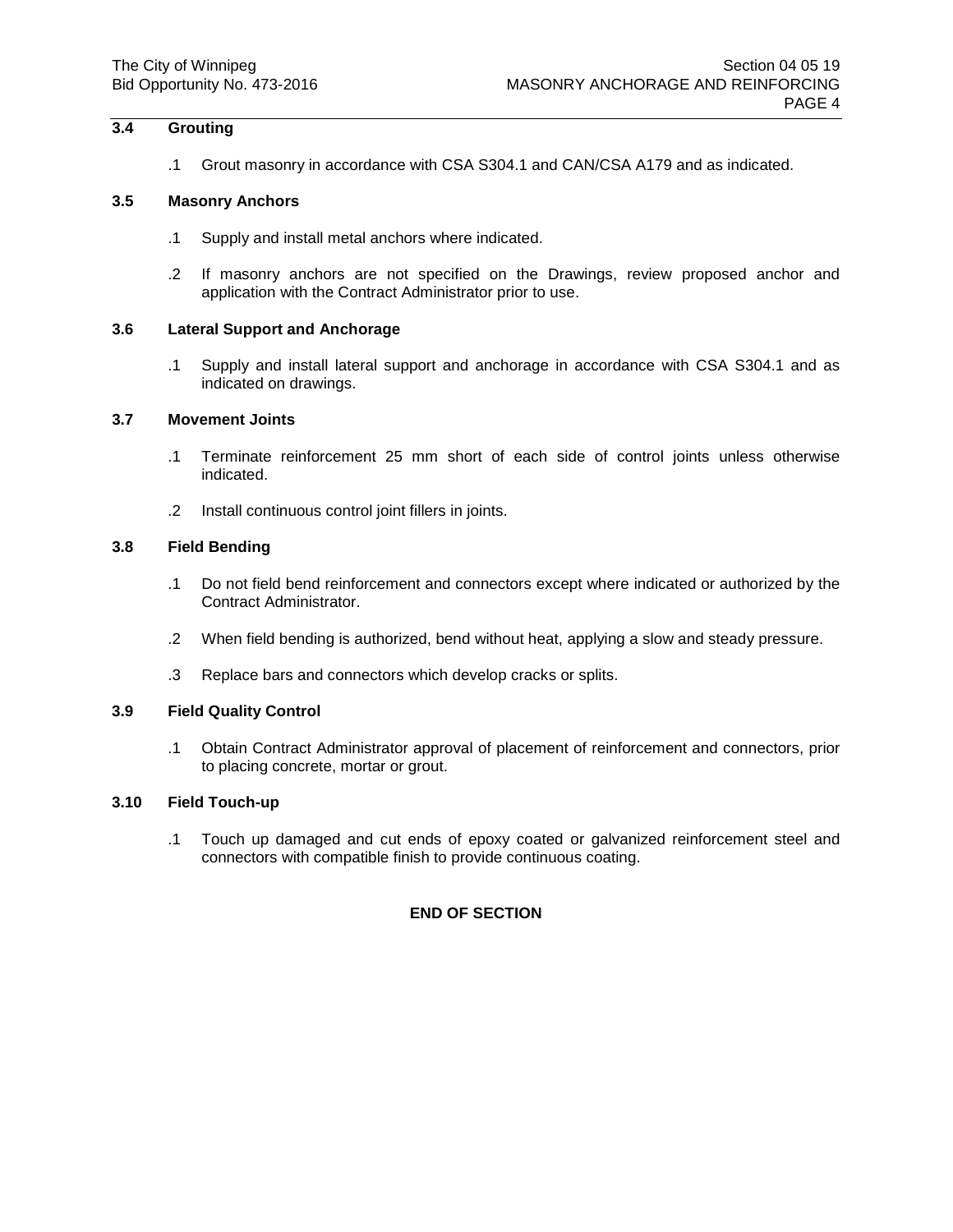## **1. GENERAL**

## **1.1 References**

- .1 Canadian Standards Association (CSA)
	- .1 CAN/CSA A165 Series, Standards on Concrete Masonry Units Consists of A165.1, A165.2, A165.3.
	- .2 CAN/CSA A371, Masonry Construction for Buildings.
	- .3 CSA S304.1, Design of Masonry Structures.
	- .4 MPI #205, for unpainted concrete.

## **1.2 Action and Informational Submittals**

- .1 Provide submittals in accordance with Section E4 Shop Drawings.
- .2 Samples:
	- .1 Provide unit samples.
- .3 Provide Manufacturer's Written Instructions.
- .4 Anti-graffiti coating system:
	- .1 Instructions: Provide instructions bearing manufacturer's name, coating type, and recommended installation procedures. Provide methods and material instruction for graffiti removal. Include adhesive-backed graffiti removal instruction label suitable for application to interior surface.
	- .2 Manufacturer's Warranty: Submit one copy of manufacturer's warranty for specified materials.
	- .3 Field Sample: Apply graffiti resistant coating to field mock-up sample representing exterior wall surface to be coated. Apply coating system over a minimum 1 m x 1 m test area and test removal of applied spray paint in presence of Contract Administrator and the City for approval using removal methods recommended by the manufacturer.

## **1.3 Quality Assurance**

- .1 Certificates:
	- .1 Provide certified Test and Evaluation Reports.

## **2. PRODUCTS**

## **2.1 Materials**

- .1 Standard concrete block units Type H/15/A/M: to CSA A165.1.
	- .1 Classification: H/15/A/M.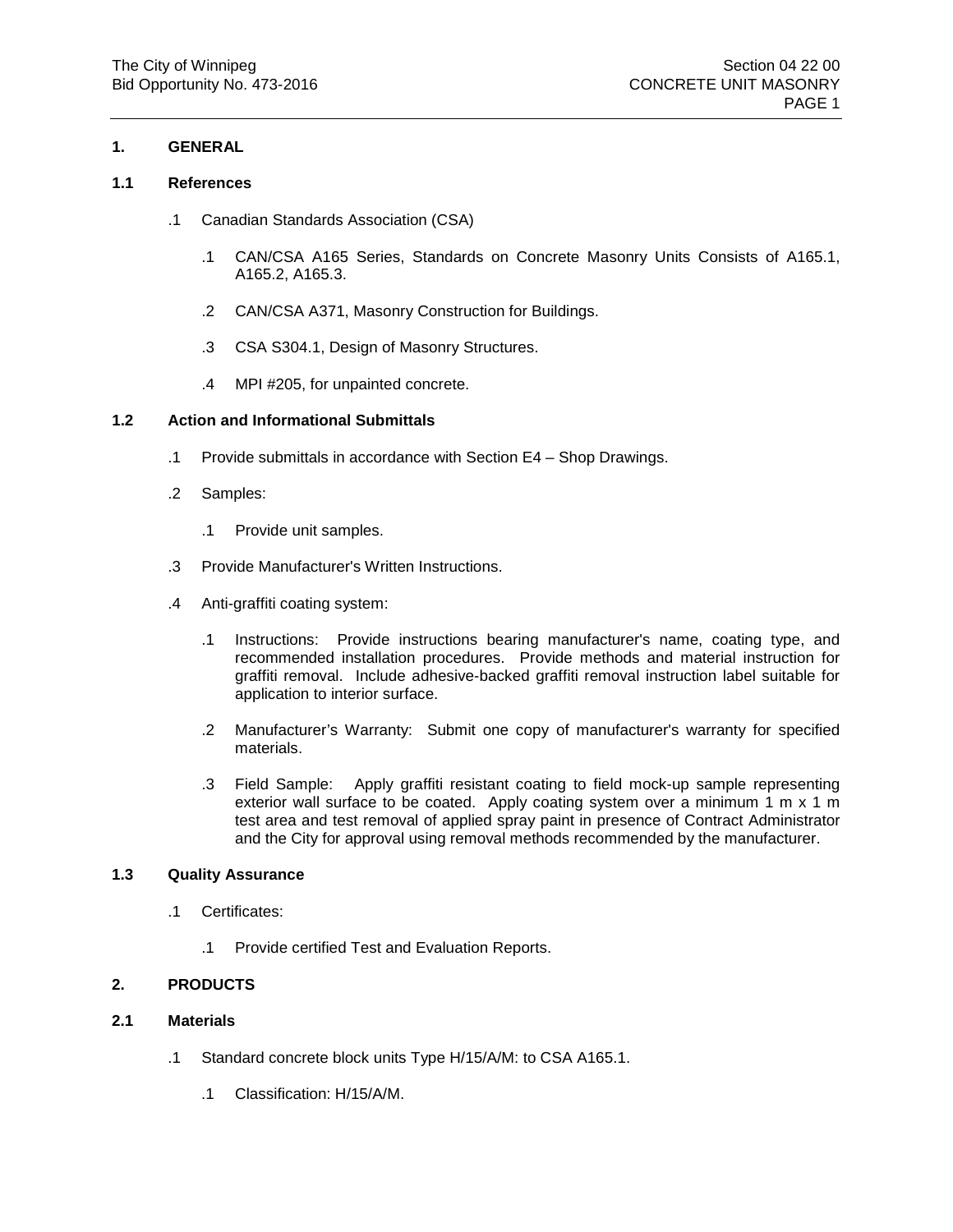.2 Dimensions:

- .1 Nominal: 200 mm wide x 200 mm high x 400 mm long.
- .3 Special shapes: provide bull-nosed units for exposed corners. Provide purpose made shapes for lintels (U-blocks) and bond beams (Knockout). Provide additional special shapes as indicated or required.
- .2 CMU Veneer concrete block units Type H/15/A/M: to CAN/CSA-A165 Series (CAN/CSA-A165.1).
	- .1 Classification: H/15/A/M.
	- .2 Dimensions Nominal: 100 mm wide x 200 mm high x 400 mm long.
	- .3 Special shapes: provide L-Corner units for exposed corners. Provide additional special shapes as indicated.
	- .4 Profile/Texture for Architectural Concrete Unit Masonry:
		- .1 Smooth faced units.
	- .5 Colour:
		- .1 Integrally coloured pre-finished architectural concrete block with one or more faces ground to expose variegated colours of natural aggregates.
		- .2 Colour 591 "Manitoba Stone".
- .3 Notwithstanding visual inspection requirements of CSA Standards, masonry units shall be free of surface indentations, surface cracks due to manufacture or chipping. Units so delivered shall not be used where exposed to view, but may be used where concealed.

## **2.2 Reinforcement**

.1 Reinforcement in accordance with Section 04 05 19 - Masonry Anchorage and Reinforcing.

## **2.3 Connectors**

.1 Connectors in accordance with Section 04 05 19 - Masonry Anchorage and Reinforcing.

## **2.4 Flashing**

.1 Flashing: in accordance with Section 07 26 00.

## **2.5 Mortar Mixes**

.1 Mortar and mortar mixes in accordance with Section 04 05 12 - Masonry Mortar and Grout.

## **2.6 Grout Mixes**

.1 Grout and grout mixes in accordance with Section 04 05 12 - Masonry Mortar and Grout.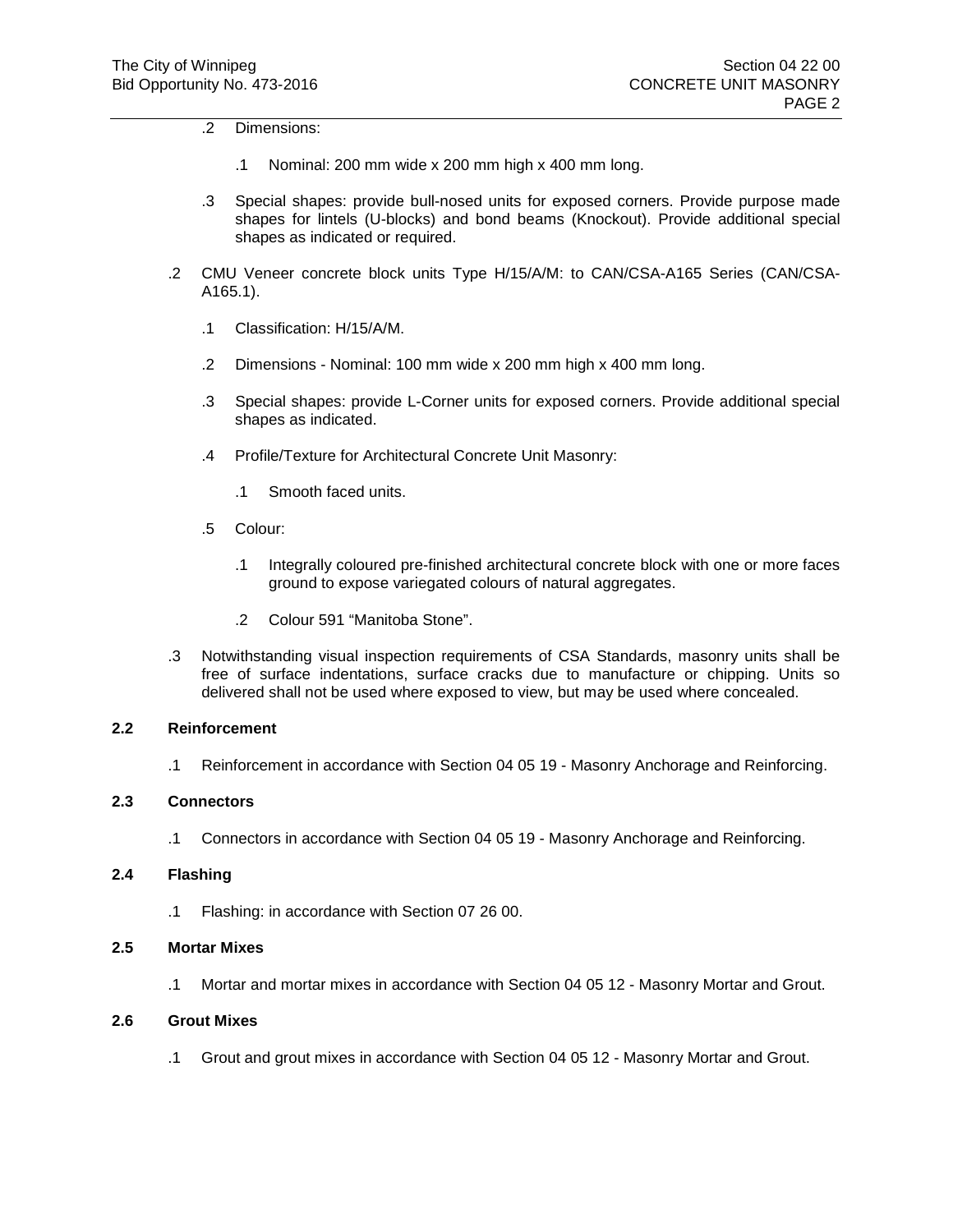## **2.7 Cleaning Compounds**

- .1 Use low VOC products.
- .2 Compatible with substrate and acceptable to masonry manufacturer for use on products.
- .3 Cleaning compounds compatible with concrete unit masonry and in accordance with Manufacturer's written recommendations and instructions.

### **2.8 Tolerances**

- .1 Tolerances for standard concrete unit masonry tolerances in accordance with CAN/CSA A165.1, supplemented as follows:
	- .1 Maximum variation between units within specific job lot not to exceed 2 mm.
	- .2 No parallel edge length, width or height dimension for individual unit to differ by more than 2 mm.
	- .3 Out of square tolerance not to exceed 2 mm.

### **2.9 Graffiti Resistant Coating**

.1 Apply Graffiti Resistant Coating to CMU Veneer as described in Section 09 96 23

### **3. EXECUTION**

#### **3.1 Preparation**

.1 Protect adjacent finished materials from damage due to masonry work.

### **3.2 Installation**

- .1 Concrete block units:
	- .1 Bond: running.
	- .2 Coursing height: 200 mm for one (1) block and one (1) joint.
	- .3 Jointing: concave where exposed or where paint or other finish coating is specified.
- .2 Special Shapes:
	- .1 Install special units to form corners, returns, offsets, reveals and indents without cut ends being exposed and without losing bond or module.
	- .2 Install reinforced concrete block lintels over openings in masonry where steel or reinforced concrete lintels are not indicated.
	- .3 End bearing: not less than 200 mm or as indicated on Drawings.
	- .4 Install special site cut shaped units.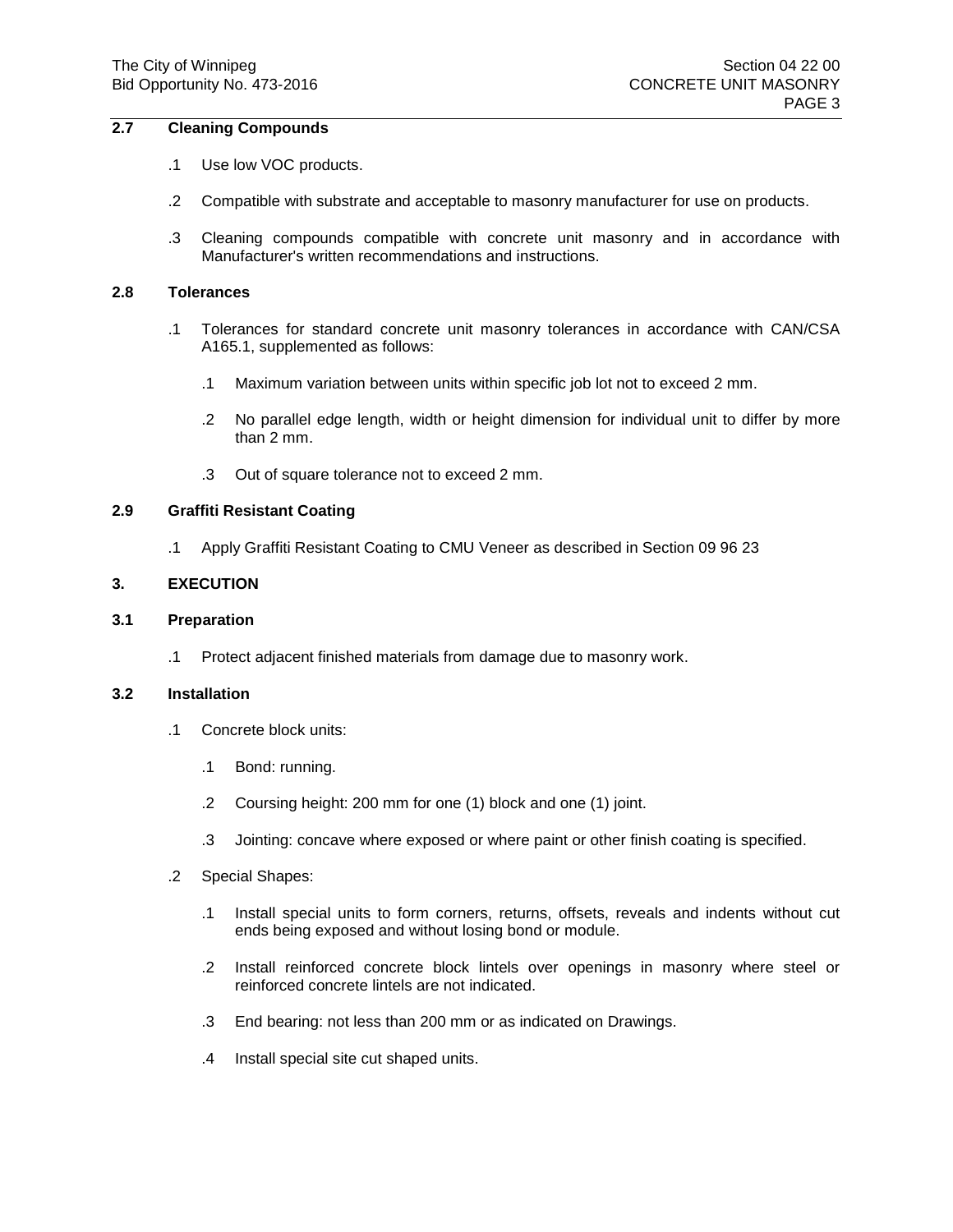## **3.3 Reinforcement**

.1 Install reinforcing in accordance with Section 04 05 19 - Masonry Anchorage and Reinforcing.

#### **3.4 Connectors**

.1 Install connectors in accordance with Section 04 05 19 - Masonry Anchorage and Reinforcing.

## **3.5 Flashing**

.1 Install flashings: in accordance with Section 07 26 00.

#### **3.6 Mortar Placement**

.1 Place mortar in accordance with Section 04 05 12 - Masonry Mortar and Grout.

#### **3.7 Grout Placement**

.1 Place grout in accordance with Section 04 05 12 - Masonry Mortar and Grout.

#### **3.8 Construction**

- .1 Cull out masonry units, in accordance with CAN/CSA A165 and approved range of colour samples, with chips, cracks, broken corners, excessive colour and texture variation.
- .2 Build in miscellaneous items such as bearing plates, steel angles, bolts, anchors, inserts, sleeves and conduits.
- .3 Construct masonry walls using running bond unless otherwise noted.
- .4 Build around frames previously set and braced. Fill behind hollow frames within masonry walls with mortar or grout and embed anchors.
- .5 Fit masonry closely against electrical and plumbing outlets so collars, plates and covers overlap and conceal cuts.
- .6 Install movement joints and keep free of mortar where indicated.
- .7 Hollow Units: spread mortar setting bed from outside edge of face shells. Gauge amount of mortar on top and end of unit to create full joints, equivalent to shell thickness. Avoid excess mortar.
- .8 Solid Units: apply mortar over entire vertical and horizontal surfaces. Avoid bridging of airspace between brick veneer and backup wall with mortar.
- .9 Ensure compacted head joints. Use full or face-shell joint as indicated.
- .10 Tamp units firmly into place.
- .11 Do not adjust masonry units after mortar has set. Where resetting of masonry is required, remove, clean and reset units in new mortar.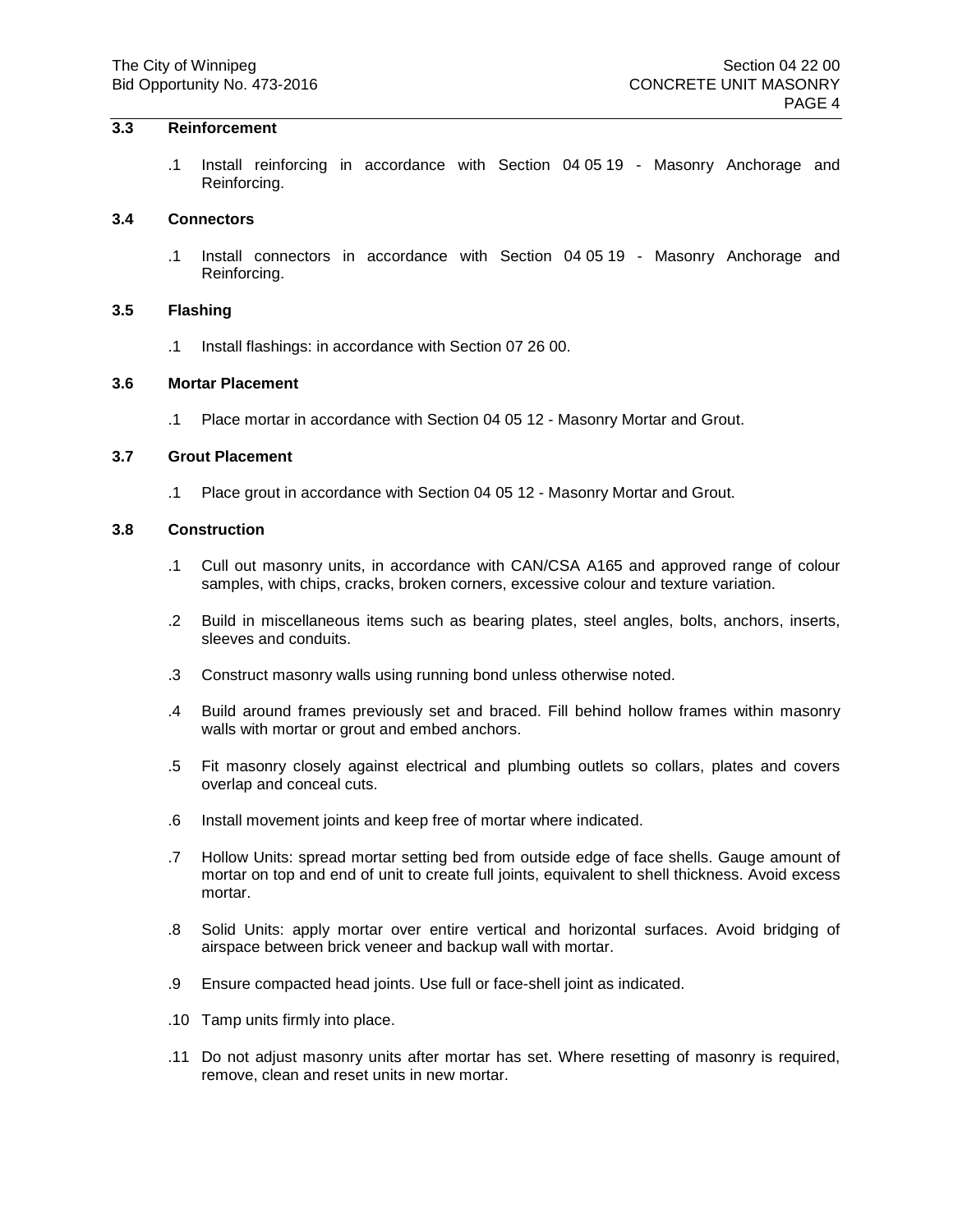- .12 Tool exposed joints concave; strike concealed joints flush.
- .13 After mortar has achieved initial set up, tool joints.
- .14 Do not interrupt bond below or above openings.

## **3.9 Repair/Restoration**

.1 Upon completion of masonry, fill holes and cracks, remove loose mortar and repair defective work.

## **3.10 Field Quality Control**

- .1 Concrete masonry units will be sampled and tested by independent testing agency appointed and paid by the Contractor in accordance with CSA S304.1.
- .2 Notify inspection agency minimum of 24 hours in advance of requirement for tests.

## **3.11 Cleaning**

.1 Allow mortar droppings on masonry to partially dry then remove by means of trowel, followed by rubbing lightly with small piece of block. Clean wall surface with suitable brush or burlap.

## **3.1 Graffiti Resistant Coating**

.1 Apply Graffiti Resistant Coating to CMU Veneer as described in Section 09 96 23.

## **END OF SECTION**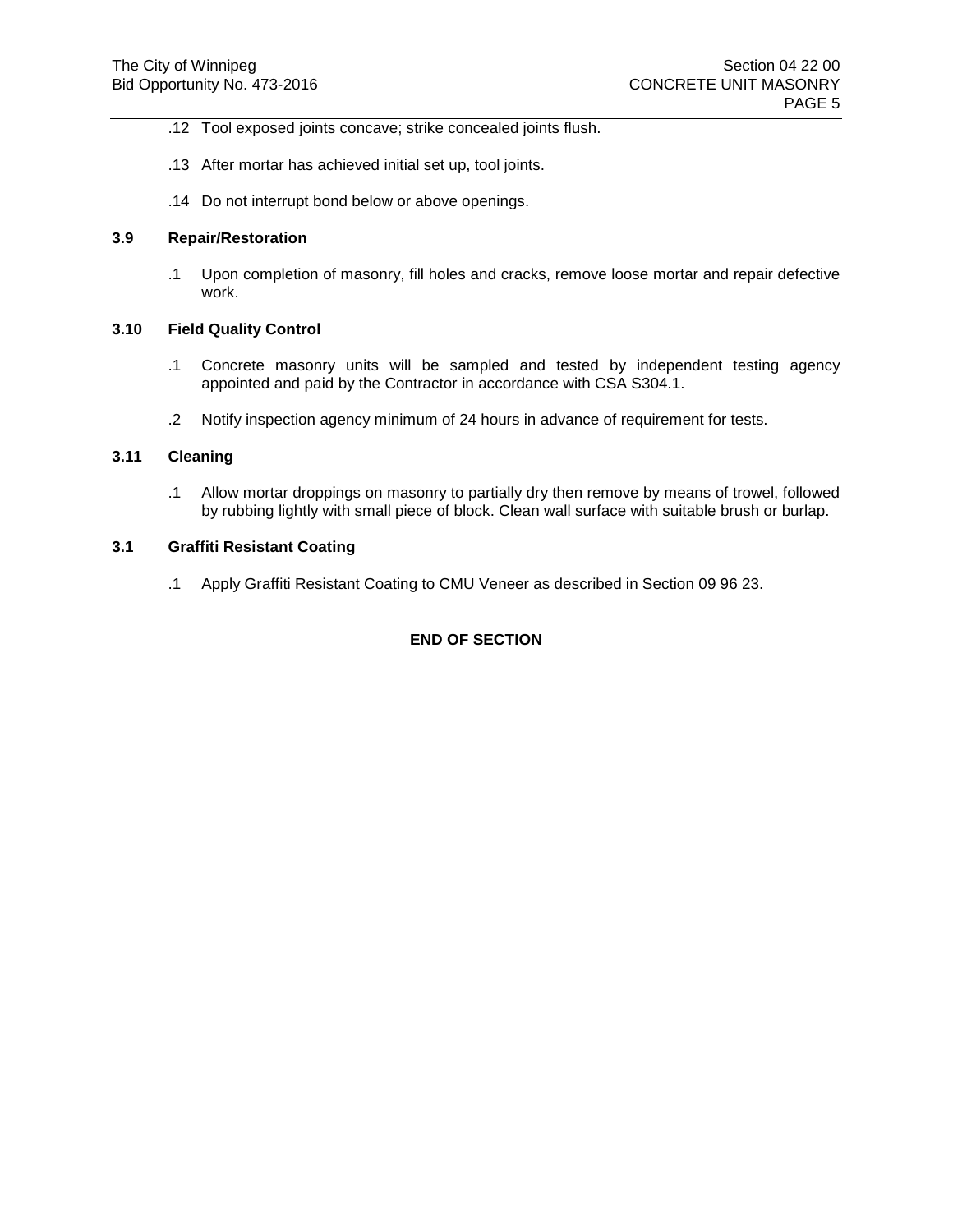## **1. GENERAL**

#### **1.1 References**

- .1 Reference Standards:
	- .1 American Concrete Institute (ACI)
		- .1 ACI 530, Building Code Requirements and Specifications for Masonry Structures and related Commentaries.
	- .2 ASTM International (ASTM)
		- .1 ASTM A153/A153M, Standard Specification for Zinc Coated (Hot Dip) on Iron and Steel Hardware.
		- .2 ASTM A508/A508M, Standard Specification for Quenched and Tempered Vacuum-Treated Carbon and Alloy Steel Forgings for Pressure Vessels.
		- .3 ASTM A580/A580M, Standard Specification for Stainless Steel Wire.
		- .4 ASTM C97/C97M, Standard Test Methods for Absorption and Bulk Specific Gravity of Dimension Stone.
		- .5 ASTM C99/C99M, Standard Test Method for Modulus of Rupture of Dimension Stone.
		- .6 ASTM C119, Standard Terminology Relating to Dimension Stone.
		- .7 ASTM C144, Standard Specification for Aggregate for Masonry Mortar.
		- .8 ASTM C150/C150M, Standard Specification for Portland Cement.
		- .9 ASTM C170/C170M, Standard Test Method for Compressive Strength of Dimension Stone.
		- .10 ASTM C207, Standard Specification for Hydrated Lime for Masonry Purposes.
		- .11 ASTM C241/C241M, Standard Test Method for Abrasion Resistance of Stone Subjected to Foot Traffic.
		- .12 ASTM C270, Standard Specification for Mortar for Unit Masonry.
		- .13 ASTM C568/C568M, Standard Specification for Limestone Dimension Stone.
		- .14 ASTM C780, Standard Test Method for Preconstruction and Construction Evaluation of Mortars for Plain and Reinforced Unit Masonry.
		- .15 ASTM C880/C880M, Standard Test Method for Flexural Strength of Dimension Stone.
		- .16 ASTM C1242, Standard Guide for Selection, Design, and Installation of Dimension Stone Attachment Systems.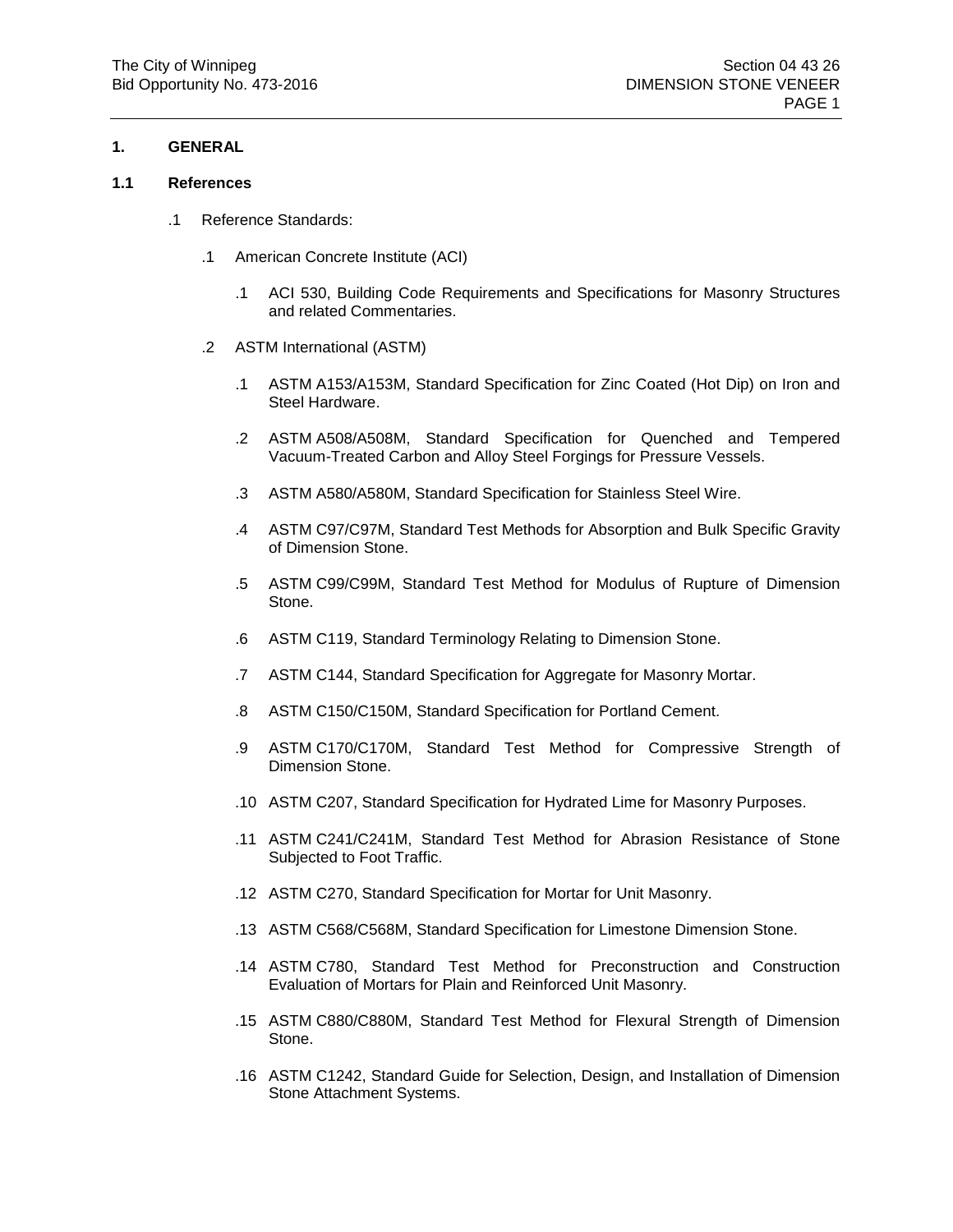- .3 Canadian Standards Association (CSA)
	- .1 CAN/CSA A179, Mortar and Grout for Unit Masonry.
	- .2 CAN/CSA A370, Connectors for Masonry.
	- .3 CAN/CSA A371, Masonry Construction for Buildings.
	- .4 CAN/CSA-A3000, Cementitious Materials Compendium (Consists of A3001, A3002, A3003, A3004 and A3005).
- .4 International Masonry Industry All-Weather Council
	- .1 Recommended Practices and Guide Specifications for Cold Weather Masonry Construction.

## **1.2 Administrative Requirements**

.1 Pre-Installation Meetings: conduct pre-installation meeting to verify project requirements, Manufacturer's installation instructions and Manufacturer's warranty requirements.

### **1.3 Action and Informational Submittals**

- .1 Provide submittals in accordance with Section E4 Shop Drawings.
- .2 Product Data:
	- .1 Provide manufacturer's printed product literature, specifications and data sheet. Indicate VOC's for joint fillers and sealants.
- .3 Manufacturer's Instructions:
	- .1 Provide manufacturer's installation instructions.
- .4 Shop Drawings:
	- .1 Provide Shop Drawings in accordance with Section E4 Shop Drawings.
	- .2 Indicate sizes and sections of stone, arrangements of joints and bonding, anchoring, dowelling and cramping.
	- .3 Each stone indicated on Shop Drawings must bear corresponding number marked on its back or bed.
- .5 Samples:
	- .1 Provide unit samples:
		- .1 Variety of colours available from quarry with sufficient availability.
- .6 Provide certificates:
	- .1 Certified Test and Evaluation Reports: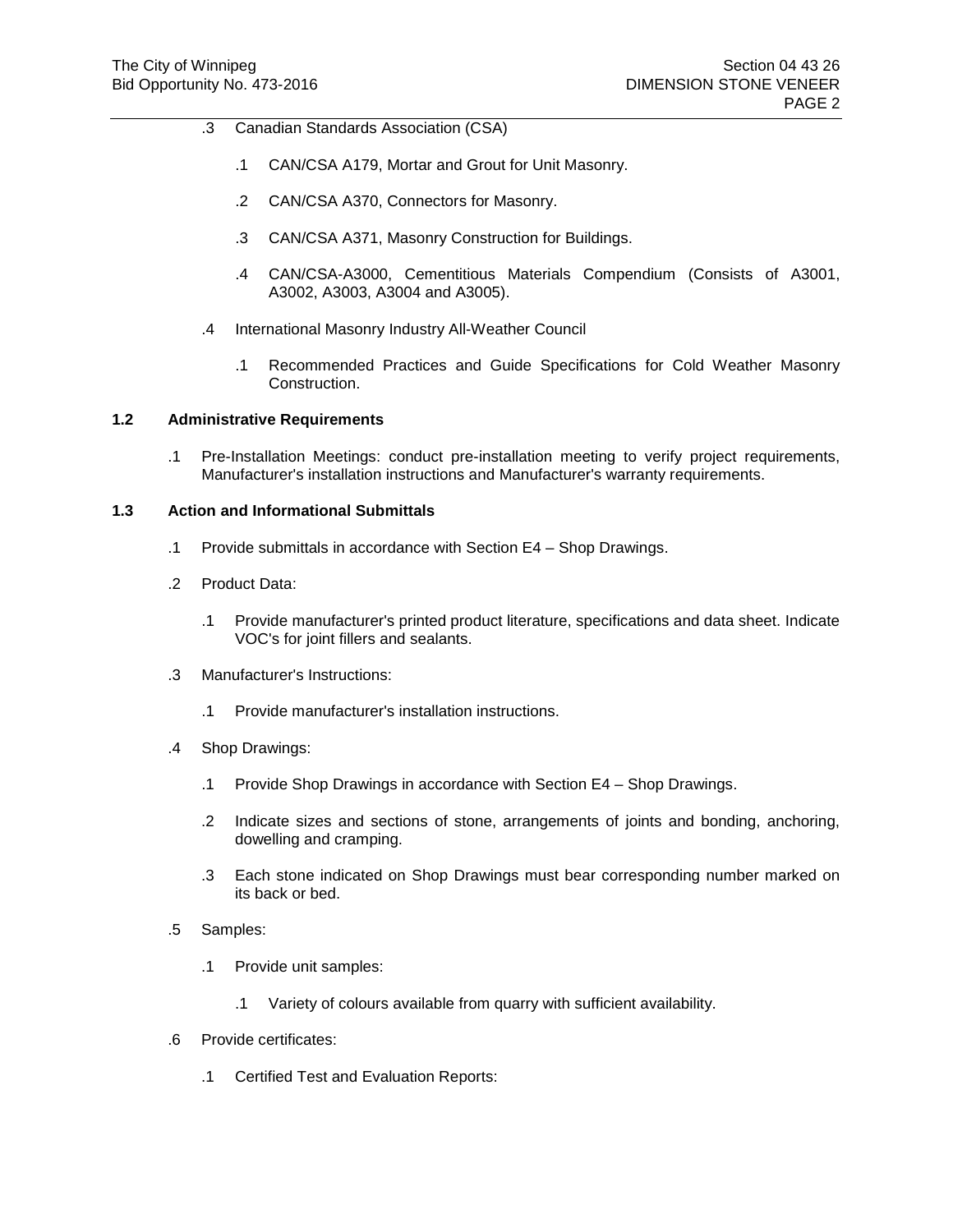.1 Conduct tests on dimension stone for compressive strength and modulus of rupture.

### **1.4 Closeout Submittals**

- .1 Operation and Maintenance Data:
	- .1 Provide maintenance data for incorporation into manual specified in Section 01 78 00 – Closeout Submittals.

### **1.5 Quality Assurance**

- .1 Quality Control
	- .1 Obtain stone from single quarry source with resources to provide materials of specified consistent quality.
	- .2 Obtain mortar ingredients of uniform quality and from a single manufacturer for each cementitious and admixture component and from one source or producer for each aggregate.
	- .3 Obtain each type of stone accessory, sealants and other materials from a single manufacturer for each product.
- .2 Mock-ups:
	- .1 Construct mock-ups as follows:
		- .1 Construct mock-up panel on-site of exterior dimension stone veneer construction 1200 x 1800 mm.
		- .2 Perform test cleaning on mock-up to ensure desired result as per article 3.5 Cleaning.

## **1.6 Site Conditions**

- .1 Ambient Conditions:
	- .1 Maintain materials and surrounding air temperature to minimum 10°C prior to and forty-eight (48) hours after completion of stonework.
	- .2 Cold Weather Requirements: IMIAC Recommended Practices and Specifications for Cold Weather Masonry Construction.
- .2 Field Measurements:
	- .1 Make field measurements necessary to ensure the proper fit of all members.

## **2. PRODUCTS**

## **2.1 Manufacturers**

.1 From local quarry.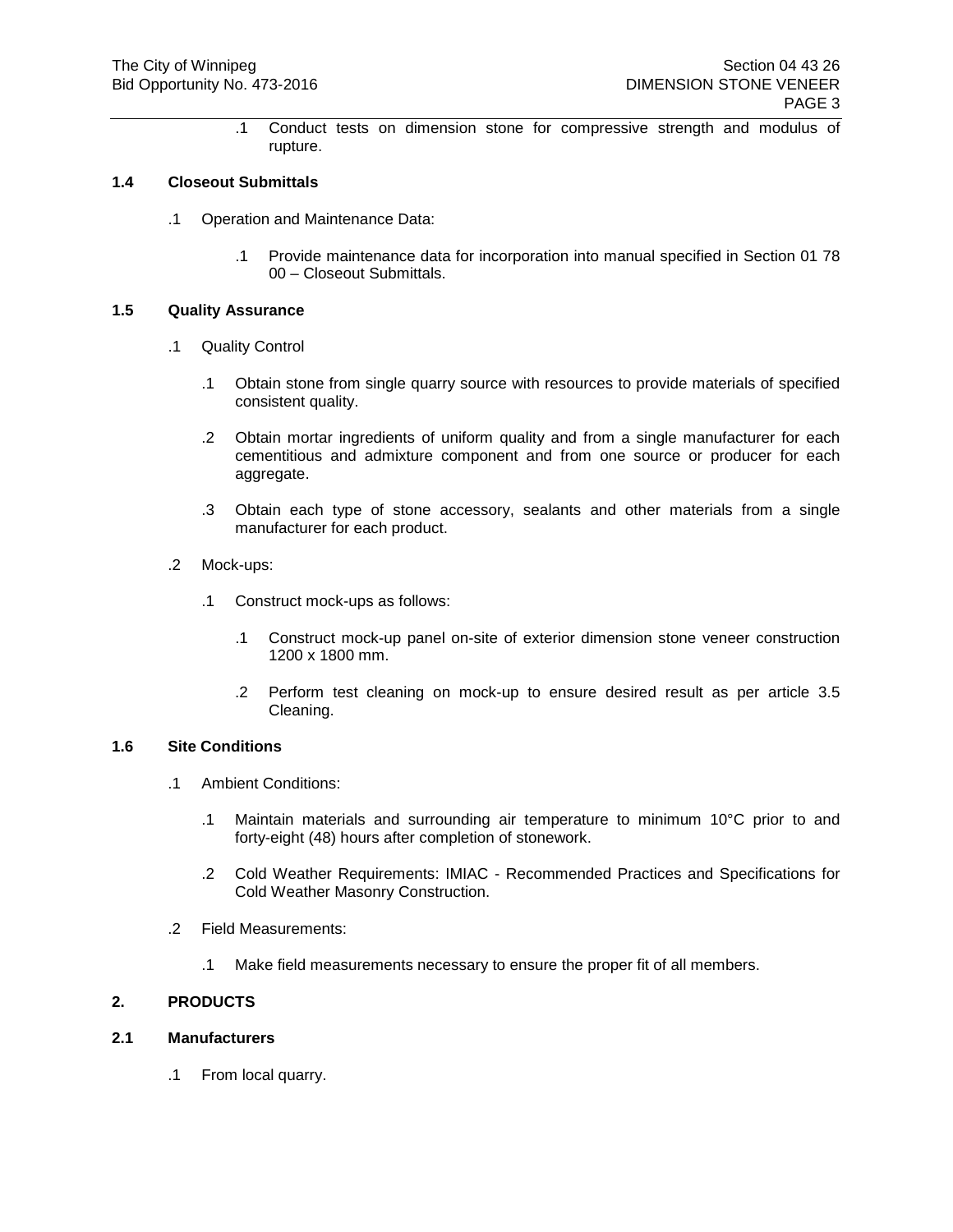## **2.2 Design Criteria**

- .1 General: design, fabricate and install stonework to withstand normal loads from wind, gravity, movement of building structure, and thermally induced movement, as well as to resist deterioration under conditions of normal use including exposure to weather, without failure.
- .2 Retain services of cladding engineer, as described below, to design the cladding support and retention system. Cladding engineer will prepare engineering calculations for justification of principal stonework, units, fasteners, and anchorage components for compliance with performance criteria.
- .3 Engineering Calculations: base calculations on design loads, material properties, and applicable safety factors, in compliance with applicable codes and Building Standards. Include following information as part of calculations:
	- .1 Stone loads and allowable loads,
	- .2 Stone thicknesses,
	- .3 Support and anchorage loads, stresses, safety factors, design loads, and allowable loads,
	- .4 Support and anchorage sizes.
- .4 Anchorage to Section 04 05 19.
- .5 Control of Corrosion: prevent galvanic and other forms of corrosion by insulating metals and other materials from direct contact with non-compatible materials, or by suitable coating.

# **2.3 Mortar Materials**

.1 Refer to Section 04 05 12.

### **2.4 Stone Materials**

- .1 Dolomite Limestone: to ASTM C568/C568M, Category III High Density; special shapes as indicated; having the following average properties when tested to the identified standard:
	- .1 Compressive Strength: 206.1 MPa, to ASTM C170/C170M.
	- .2 Absorption: 0.75%, to ASTM C97/C97M.
	- .3 Density: 2,670 kg/m<sup>3</sup>, to ASTM C97/C97M.
	- .4 Modulus of Rupture: 15.4 MPa, to ASTM C99/C99M.
	- .5 Flexural Strength: 11.0 MPa to ASTM C880/C880M.
	- .6 Abrasion Resistance: 19.9 to ASTM C241/C241M.

### **2.5 Manufactured Units**

.1 Ashlar Stone: dolomite limestone masonry units, as described below: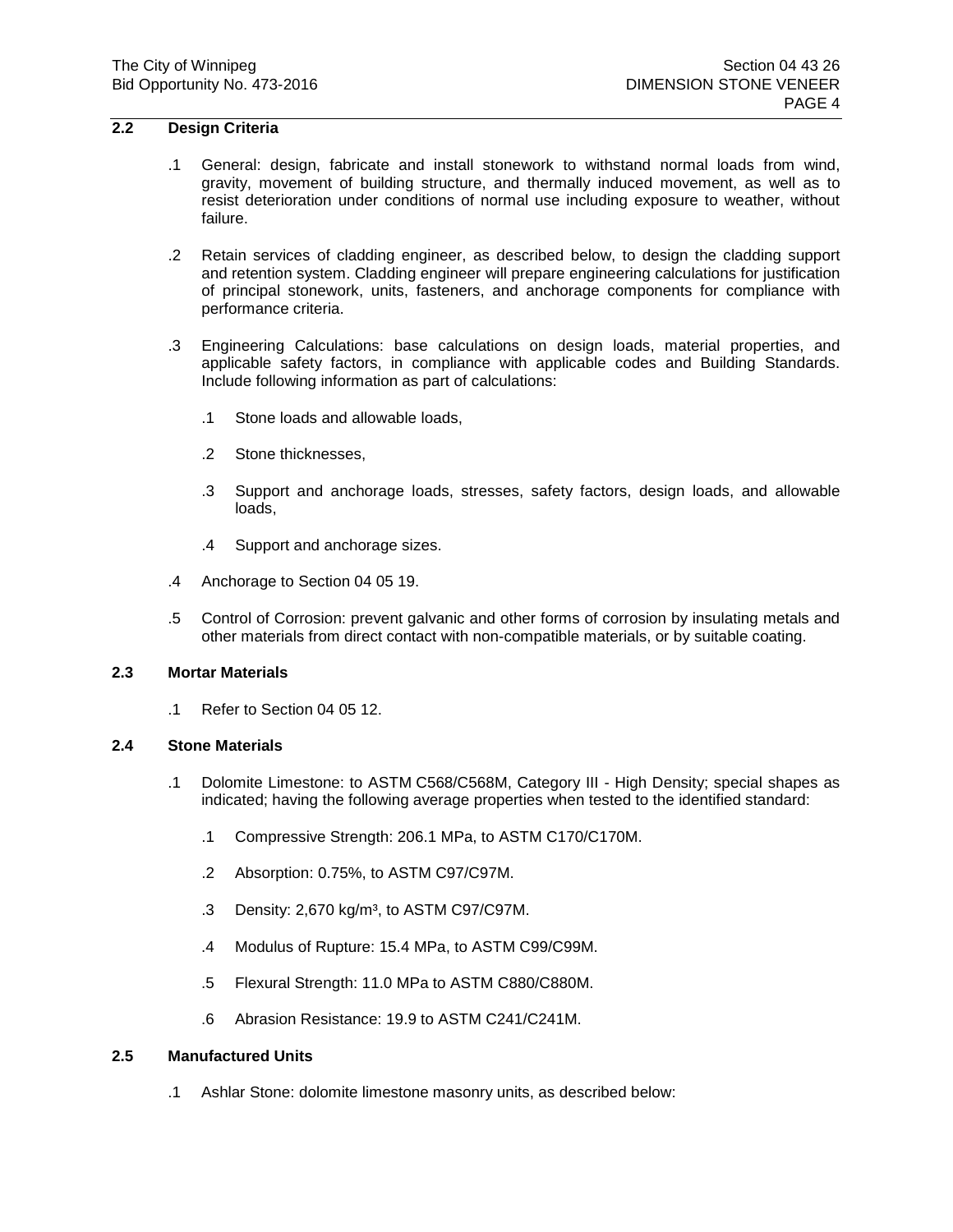- .1 Bed Thickness: 90 mm thick;
- .2 Ashlar Sizes: random lengths, in the following bond percentages:
	- .1 Face Height A: 190 mm high; 30%.
	- .2 Face Height B: 90 mm high; 30%.
	- .3 Face Height C: 40 mm high; 20%.
	- .4 Face Height D: 140 mm high; 20%.
- .3 Finish: split finish on exposed faces and ends.
- .4 Colour and Pattern: limestone colour, flurried pattern, to match approved sample range.
- .2 Panel Stone: dolomite limestone masonry units , as described below:
	- .1 Bed Thickness: 120 mm thick;
	- .2 Panel Size: 400 mm wide x 1300 mm high.
	- .3 Finish: smooth finish on exposed faces and ends.
	- .4 Colour and Pattern: limestone colour, flurried pattern, to match approved sample range.

## **2.6 Reinforcement and Anchorages**

.1 Refer to 04 05 19 - Masonry Anchorage and Reinforcing.

## **2.7 Flashing**

.1 For through wall flashing refer to Section 07 26 00.

## **2.8 Accessories**

- .1 Mortar: in accordance with Section 04 05 12 Masonry Mortar and Grout.
- .2 Weep Hole Vents: purpose made plastic louvered vents, insect proof.
- .3 Sealant and Backer Rod: in accordance with Section 07 92 00 Joint Sealants.

### **2.9 Fabrication**

- .1 Cut stone to shape and dimensions and full to square with joints as indicated.
	- .1 Dress exposed faces true.
	- .2 Cut stone for sills, to lay on its natural quarry bed.
- .2 Cut-in reglets for flashings where indicated.
- .3 Execute profiled work from full size details and templates.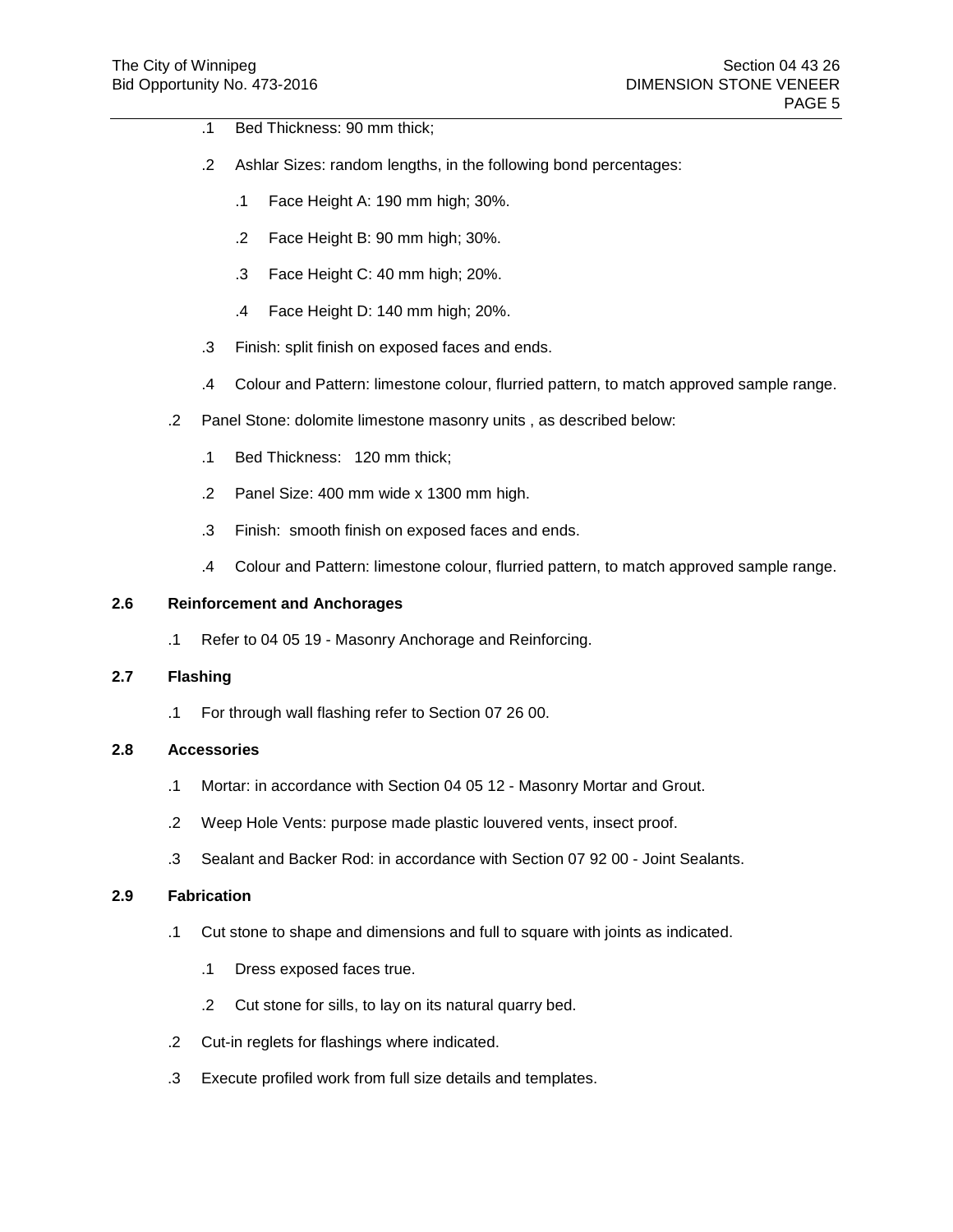- .1 Make exposed arises in true alignment and ease slightly to prevent snipping.
- .4 Cut stones for anchors, and support systems.
	- .1 Do not cut holes in exposed surfaces.
- .5 Finish exposed faces and edges of stones to comply with requirements indicated for finish and to match approved samples and field-constructed mock-up.

#### **2.10 Grout**

.1 In accordance with Section 04 05 12 - Masonry Mortar and Grout.

#### **2.11 Joint Sealants and Backer Rods**

.1 Non-staining type, as specified in Section 07 92 00 - Joint Sealants.

## **2.12 Graffiti Resistant Coating**

.1 Apply Graffiti Resistant Coating as described in Section 09 96 23.

### **2.13 Fabrication Tolerances**

- .1 Fabricate limestone dimension stone to the following tolerances:
	- .1 Unit Length: plus or minus 3 mm.
	- .2 Unit Height: plus or minus 3 mm.
	- .3 Deviation from Square: plus or minus 3 mm, with measurement taken using the longest edge as the base.
	- .4 Bed Depth: plus or minus 10 mm.

## **3. EXECUTION**

### **3.1 Preparation**

- .1 Waterproof exterior slabs on back prior to setting.
- .2 Clean stone surfaces by washing with stiff fibre brush and water.

#### **3.2 Installation Tolerances**

- .1 Variation from Plumb: plus or minus 6 mm per 3 m maximum.
- .2 Variation from Level: plus or minus 13 mm per 6 m maximum.
- .3 Variation from Linear Building Line: plus or minus 13 mm per 6 m maximum.
- .4 Variation in Cross-Sectional Dimensions: plus 13 mm or minus 6 mm.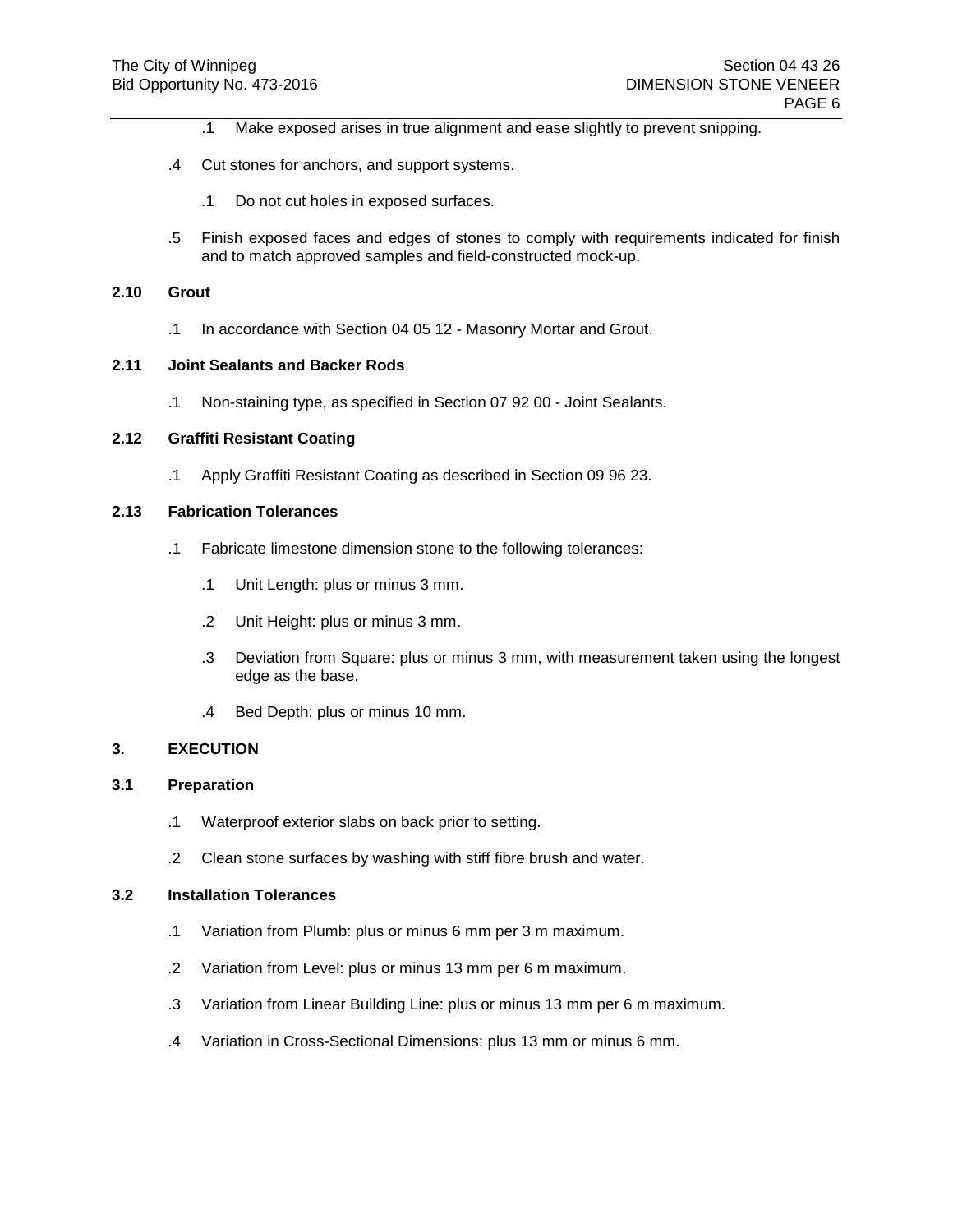## **3.3 Setting Stone - General**

- .1 Construction in accordance with CAN/CSA A371.
- .2 Reinforcement and anchorage in accordance with Section 04 05 19 Masonry Anchorage and Reinforcing.
- .3 Provide movement joints of widths and at locations indicated. Ensure movement joints are kept free of mortar.

## **3.4 Setting Stone with Mortar**

- .1 Set stones in full bed of mortar with vertical joints buttered and placed full, except where otherwise specified.
	- .1 Completely fill anchor, dowel and lifting holes.
- .2 Lay stone veneer in random coursed ashlar bond.
	- .1 Connect stone veneer to structural back-up with approved wall ties, spaced not more than 800 mm horizontally and 600 mm vertically.
- .3 Make joints 10 mm thick.
- .4 Embed only ends of lugged sills and steps in mortar.
	- .1 Leave balance of joint open for final pointing.
- .5 Place setting buttons under stones to maintain joint thickness.
- .6 Use soaked softwood wedges to support stone in proper alignment until mortar has set.
	- .1 Remove wedges when dry and without breaking them off, fill voids with pointing mortar.
- .7 Install through-wall flashing membranes at continuous shelf angles, steel lintels, ledges and similar obstructions to the downward flow of water.
- .8 Install weep hole vents at 600 mm on centre horizontally above through-wall flashing above shelf angles, and at bottom of walls.
- .9 Tool joints after initial set has occurred.

## **3.5 Cleaning**

- .1 Clean stone as work progresses.
	- .1 Allow mortar droppings on stone to partially dry then remove by means of brushing with a stiff fibre brush.
- .2 Post-Construction: Clean mock-up panel as directed below and leave for one week. If no harmful effects appear and after mortar has set and cured, clean masonry as follows:
	- .1 Protect windows, sills, doors, trim and other work from damage.